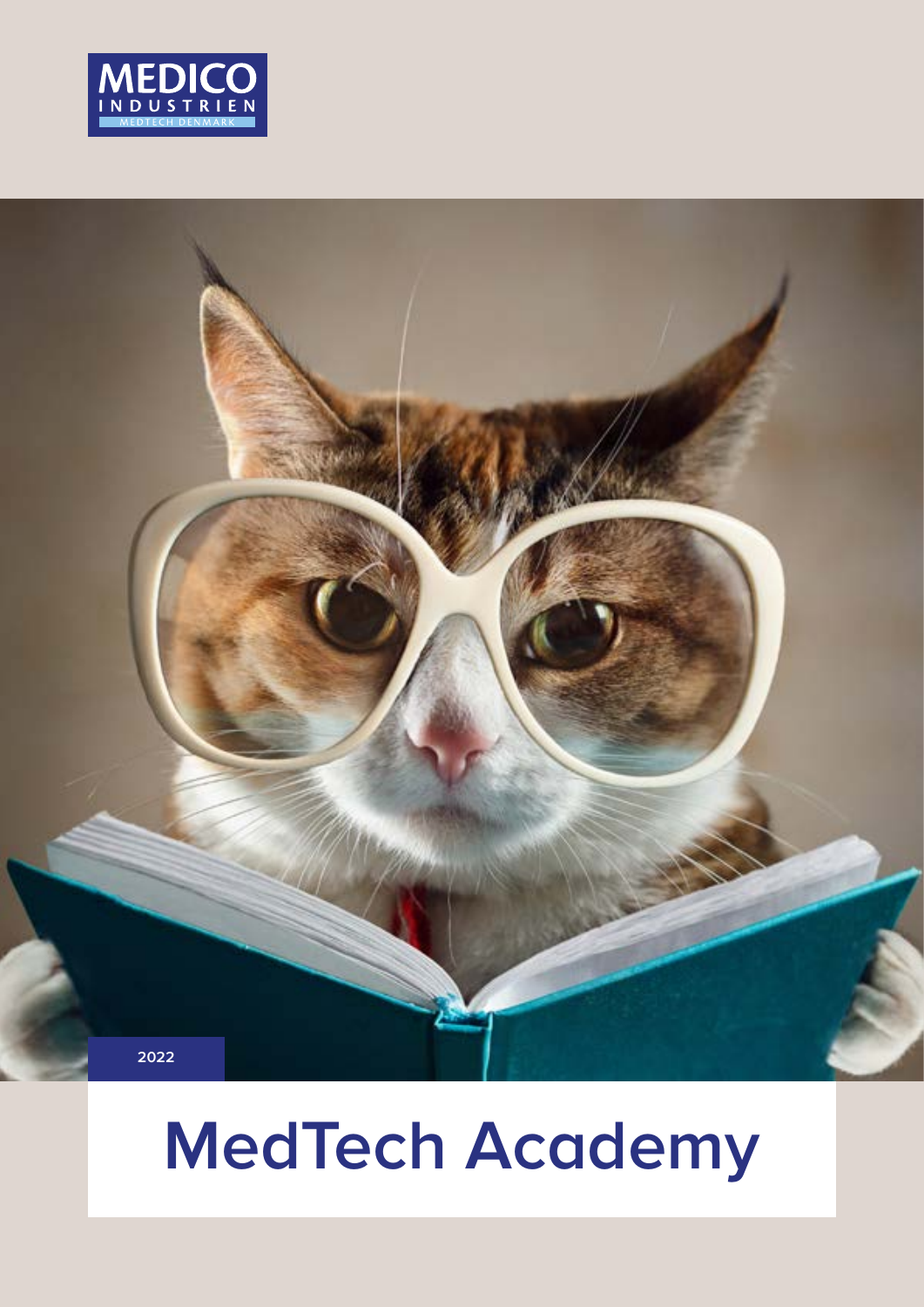# **Har du brug for ny viden der styrker dine kompetencer?**

**Medicoindustrien tilbyder en bred vifte af spændende og højaktuelle uddannelsestilbud, som er målrettet dig, der sætter læring og kompetenceudvikling i fokus. Vores uddannelsesprogram for 2022 afspejler de krav til kompetenceudvikling og opdatering på den nyeste viden, som vores medlemmer efterspørger.**

**Vi udbyder en bred vifte af kompetenceudviklingsydelser, som omfatter kurser af både en og flere dages varighed, uddannelser og seminarer om højaktuelle emner. Du vil møde engagerede og kompetente undervisere, som er specialiserede inden for hvert deres fagfelt.**

**Der bliver løbende udviklet nye kurser og seminarer. Du kan følge med i udviklingen af de forskellige aktiviteter via [www.medicoindustrien.dk](http://www.medicoindustrien.dk) og vores nyhedsbreve.**

**Medicoindustrien udvikler og gennemfører i stigende grad også virksomhedsinterne kurser. Kurserne skræddersyes specifikt efter virksomhedens behov og giver mulighed for frie diskussioner om konkrete problemstillinger. Den stigende efterspørgsel på virksomhedsspecifikke kurser begrundes ofte med behov for optimering af de ressourcer, der er til rådighed for efteruddannelse og ønsket om at frigøre interne ressourcer.**

**Vores mål er hele tiden at være på forkant med virksomhedernes behov for læring og udbyde de kurser og seminarer, som branchen efterspørger.**

**Med venlig hilsen**

**Morten Petersen Uddannelseskonsulent [mp@medicoindustrien.dk](mailto:mp@medicoindustrien.dk)** **Berit Munkebo Udviklingschef [bm@medicoindustrien.dk](mailto:bm@medicoindustrien.dk)**

**Tilmeld dig vores kurser på [www.medicoindustrien.dk](http://www.medicoindustrien.dk) under Academy. Har du forslag til nye kurser eller seminarer, er du altid velkommen til at kontakte os på [medico@medicoindustrien.dk](mailto:medico@medicoindustrien.dk) eller 49 18 47 00**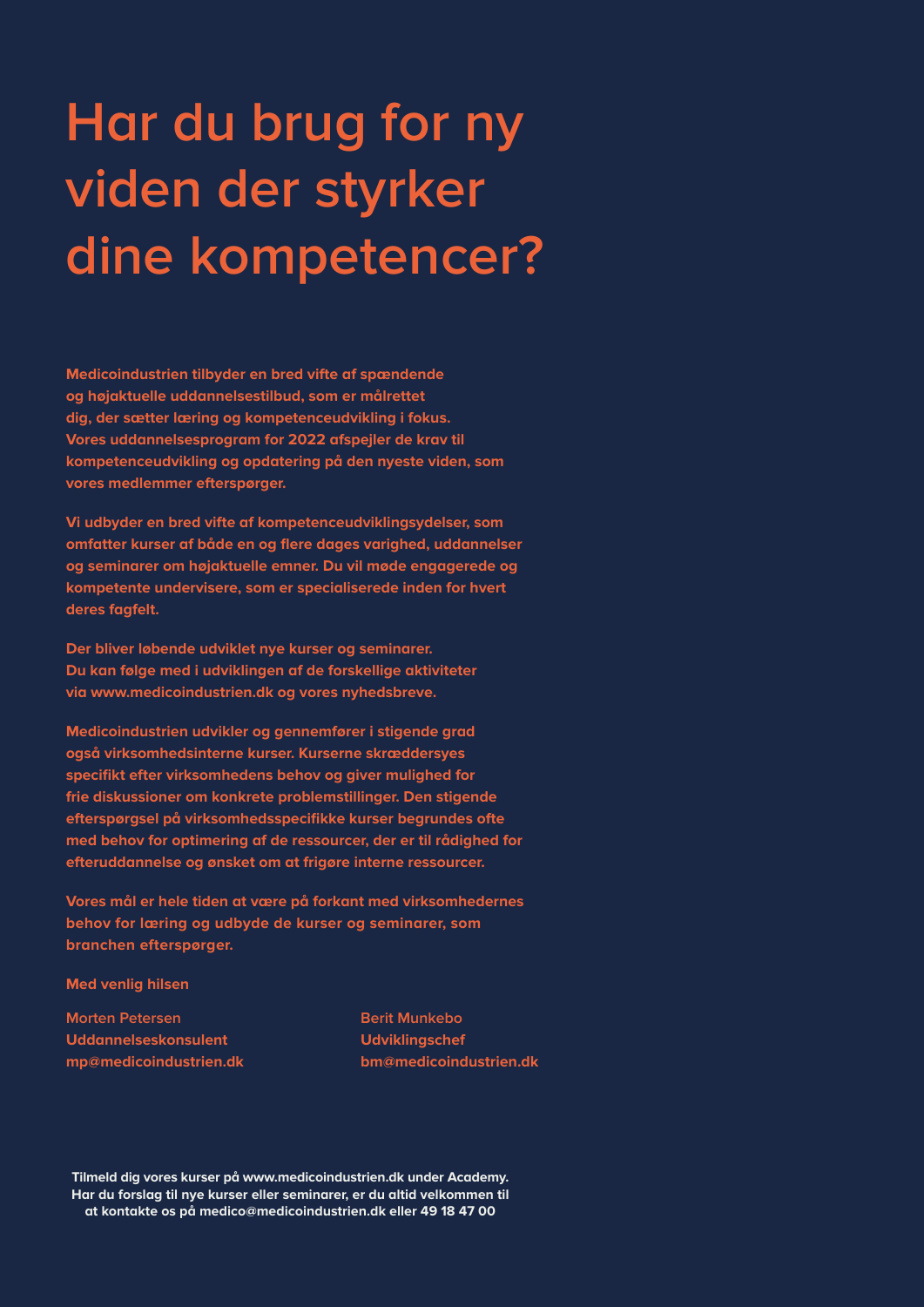#### Kurser - Udvikling og produktion af medicinsk udstyr

- 1 Introduktion til UDI
- 1 Brugervejledninger til medicinsk udstyr
- 2 Design Control
- 2 Process Validation
- 3 Clinical Evaluation for Medical Devices in Europe and International Approach
- **3** Project Management for Product Development of Medical Devices
- 4 Praktisk gennemførelse af risikoanalyser ved produktudvikling
- 4 Sustainability in Medtech Companies -Accelerating Your Impact
- 4 Statistik for procesvalidering

#### Kurser - Regulatoriske forhold

- **6** Planning an Effective Post Market Surveillance Program for Medical Devices
- **6** Economic Operators
- 6 MDD to MDR Transition
- **7** Person Responsible for Regulatory Compliance according to MDR and IVDR
- **7** IEC 60601 How to Apply Safety and Risk Management to Medical Electrical Equipment and Systems
- 7 Nyt Persondatareglerne i medicovirksomheder nye afgørelser og praktiske spørgsmål
- 8 MDR Auditing Training of Internal Auditors in relation to MDR
- 8 **ISO 13485 and Quality Management for** Medical Devices / Internal Auditing
- 8 New Technical Documentation for Medical Devices according to MDR
- **9** Medical Device Usability
- 9 New Software as Medical Device and Quality Management
- 10 Implementation of the IVDR for CE Marking
- 10 Implementation of the MDR for CE Marking
- 11 Training of Internal Auditors in Relation to Country Specific Requirements within the MDSAP Program
- 11 IEC 62304: Software Lifecycle
- 11 Cybersecurity Risk Management & Introduction to AAMI and TIR57
- 12 FDA Regulation of Medical Devices: Recent FDA Guidance Documents
- 12 GDPR praktiske udfordringer i medico virksomheder
- 12 Corrective & Preventive Actions (CAPA)
- 13 MDSAP Fundamentals and Readiness Training
- 13 IVDD to IVDR Transition
- 13 Introduktion til udbudsloven
- 14 Quality Systems Regulations (QSR)
- 14 Beskyt din virksomheds ideer: Patenter, forretningshemmeligheder og forskningssamarbejder
- **14** Cybersecurity Design Considerations for Medical Device Manufacturers
- 15 DNV Product Assurance (DNV GL Presafe) -How to Apply for MDR Certification
- **15** Incentive Programs Learn How to Decide, Implement and Maintain the Right Program in your Company
- 15 New Introduction to Chemical Compliance for Medical Devices
- **16** New Update on China NMPA Regulation and Registration for Medical Devices with Case Studies
- 16 ANSI/UL 2900 Cybersecurity Testing for Medical Device Manufacturers

#### Kurser - Salg og markedsføring af medicinsk udstyr

- 17 Digital markedsføring af medicinsk udstyr 17 Nyt Sundhedssystemets opbygning & Market Access 17 New Digital Marketing of Medical Devices Abroad - Sweden, Germany and the USA **18** New Digital Marketing of Medical Devices Abroad - Norway, UK and France 18 Regler om reklame, tilknytning og økonomiske fordele
- **18** Reimbursement as a Driver for Commercial and Clinical Strategies

#### Kurser - Øvrige

20 Introduktion til medicobranchen 20 Anatomi, fysiologi og sygdomslære 21 New Industrial Sterilization of Medical Devices - An introduction to the Practical Approach of Sterilization 21 Personlig beskyttelse for teknikere afbrydelse af smitteveje

#### Kurser - Virksomhedsinterne

| 22 | Skræddersyede kurser                                                   |
|----|------------------------------------------------------------------------|
| 22 | Next level Design Control – in depth and<br>customized internal course |
| 23 | Advanced Process Validation - company<br>internal course               |

#### Uddannelser

| 25 | Medtech Market Access Officer 2023 |
|----|------------------------------------|
| 26 | MedTech RA Officer 2022            |
|    |                                    |

#### Kurser - Online

27 Online kurser i Medicoindustrien med WMDO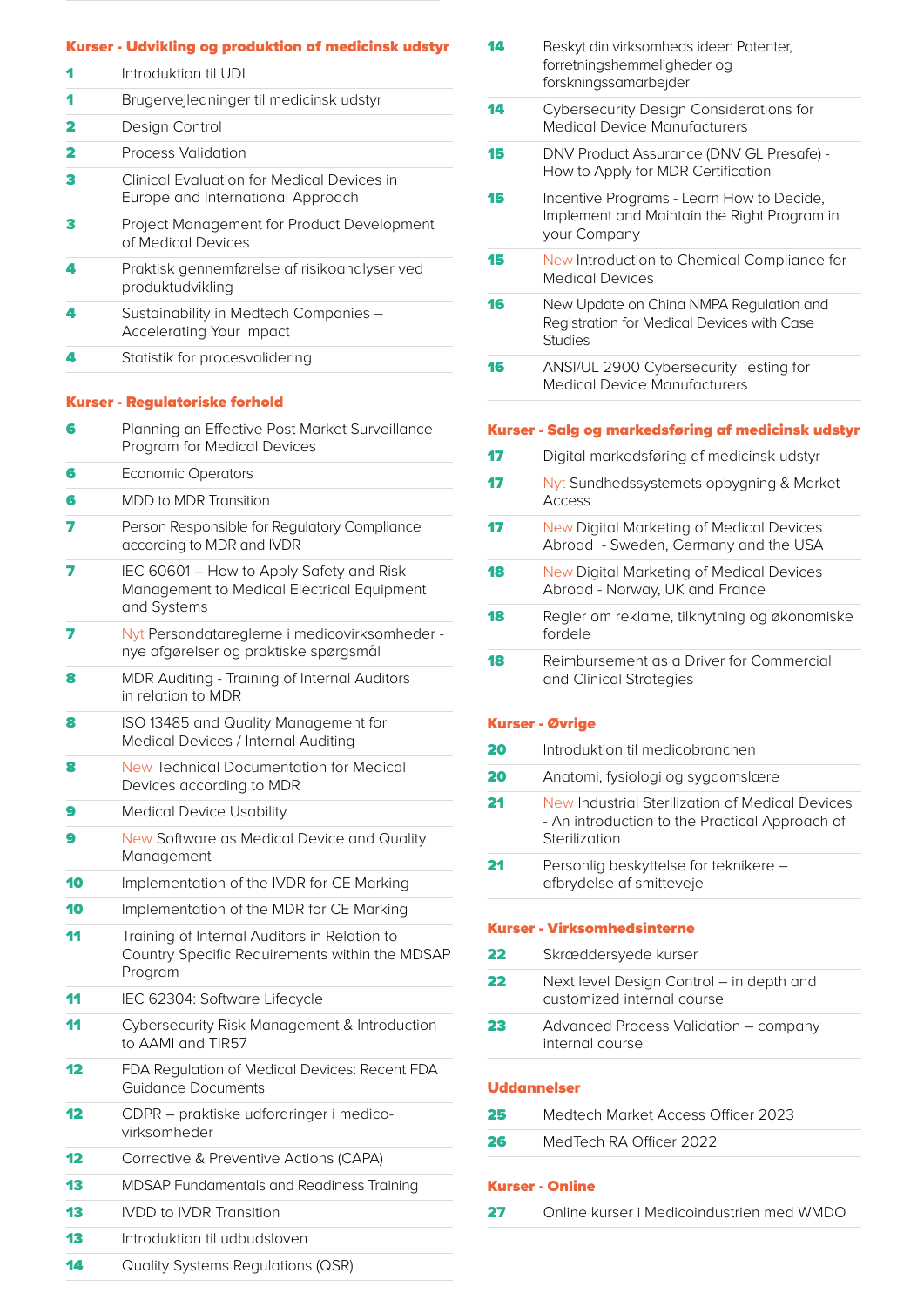

# **Udvikling og produktion af medicinsk udstyr**

## **Introduktion til UDI**  (Unique Device Identification)

### **identifikation og mærkning**

**1. marts 2022 5. september 2022**

**–** 

"Jeg havde en følelse af både at få udvidet, uddybet og bekræftet min viden på UDI området. Det var også rigtig fedt at tage udgangspunkt i de virksomheder der var til stede." Deltager, efterår 2021

Formålet med kurset er at give deltagerne en fuld forståelse af og overblik over de krav og elementer, der indgår i EU-kommissionens forordning for medicinsk udstyr omkring UDI og øvrige myndigheders (herunder FDA) tilsvarende tiltag.

Målgruppen for kurset er primært medarbejdere, der beskæftiger sig med logistiske processer inden for mærkning, pakning, kvalitet, produktion, indkøb, grafik, lager, regulatoriske områder o.lign.

| Brugervejledninger til<br>medicinsk udstyr | "Godt med undervisere med meget praktisk erfaring."<br>Deltager, forår 2020                                                                                                                                                                                                                                                                                                                                                                                                        |
|--------------------------------------------|------------------------------------------------------------------------------------------------------------------------------------------------------------------------------------------------------------------------------------------------------------------------------------------------------------------------------------------------------------------------------------------------------------------------------------------------------------------------------------|
| 28. februar - 1. marts 2022                | Kursets overordnede formål er at give dig praktiske redskaber til at<br>udarbejde robuste brugervejledninger, som lever op til de gængse<br>lovkrav omkring indhold, samtidig med at de er letforståelige og<br>minimerer risiko for brugerfejl. På kurset vil du få en metodisk<br>introduktion til, hvordan du kan finde, udarbejde og implementere<br>de krav, som lovgivning og interessenter typisk sætter til indhold i<br>brugsvejledninger relateret til medicinsk udstyr. |
|                                            | Du vil også blive introduceret til Human Factors arbejdsredskaber og<br>viden, som vil kunne sætte dig i stand til at identificere og optimere<br>på de design elementer (tekst, billeder og komposition/opsætning) i<br>brugsvejledningerne, som kan forårsage usikkerhed og fejlsituationer<br>i anvendelsesøjeblikket.                                                                                                                                                          |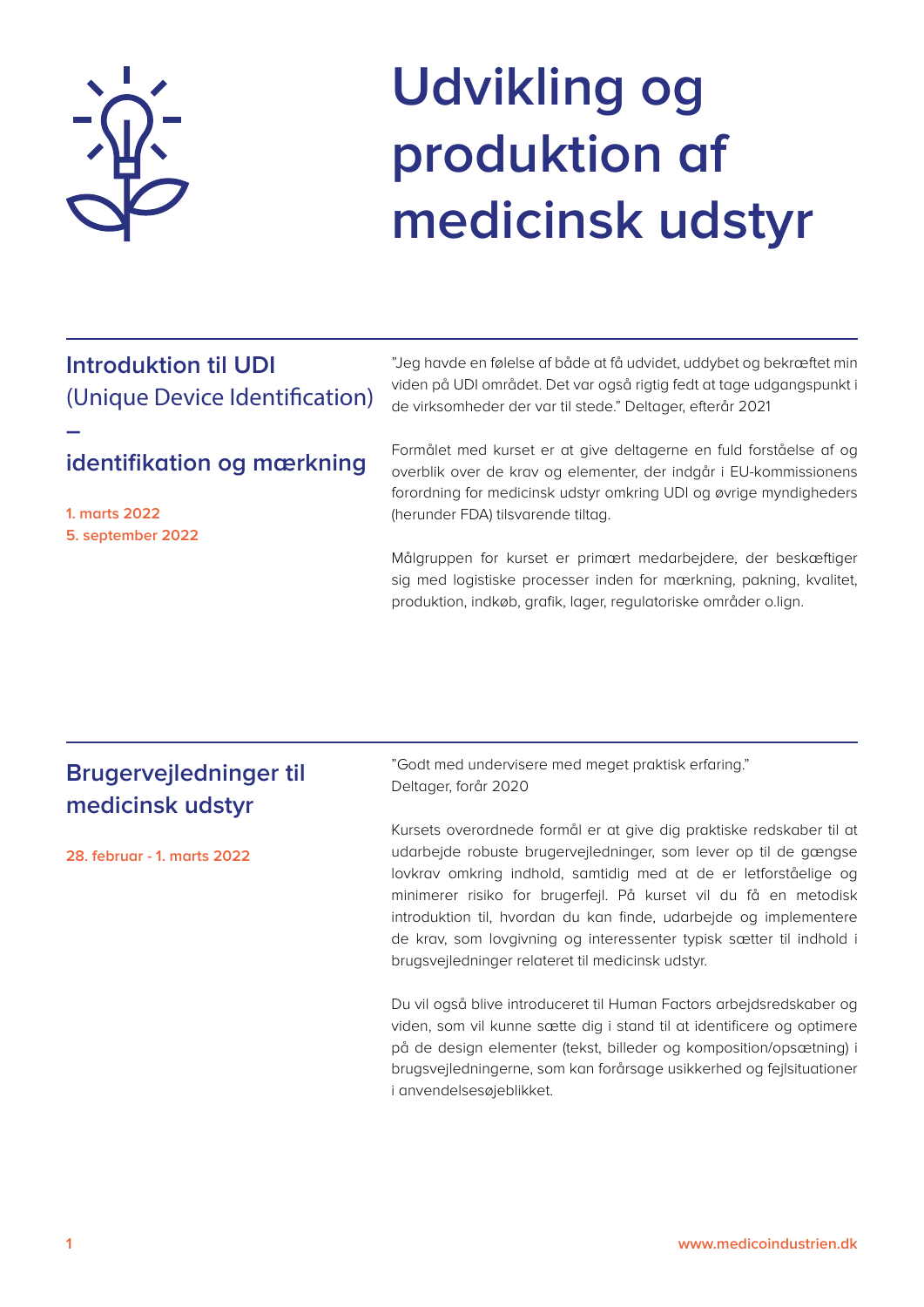#### **Design Control**

**30-31 March 2022 10-11 October 2022**

"My general understanding of the design control concepts and process was hugely improved." Participant, Spring 2021

The course is focused on the development process for new medical devices and maintaining them in an organisation where design control requirements apply. The course addresses what level of documentation is required according to both EU MDR and FDA 21CFR and provides tools on how to work successfully and efficiently with design control. Since standards play a significant role in design control and development of medical devices, the course will reference the most commonly used standards that apply to medical devices. This includes ISO 14971 on risk management, IEC 62366 on usability engineering, IEC 60601 on electrical safety and IEC 62304 on medical device software. You will also learn about the most common pitfalls in medical device product development. The course employs a lean and pragmatic approach to medical device design with focus on the documentation part.

Course language is English.

For advanced course please see page 22.

#### **Process Validation**

**9-10 May 2022 1-2 November 2022** "It's a new field for me so it gave me a good insight in process validation that I can use in my future carrier. The teacher was very enthusiastic, helpful and mediated a good discussion with especially all the participants who are experienced in process validation." Participant, Fall 2021

Since process validation sets the stage for ongoing defect-free production of medical devices, many departments are involved. Manufacturing and engineering have major roles to play, but personnel from QA and R&D are generally involved. Anyone who is involved in these activities or is responsible for auditing this function will benefit from this practical approach of performing validations as well as providing documentation as proof of compliance.

The goal of the course is to provide a clear understanding of what has to be validated, when it needs to be done and particularly how to do it.

For advanced course please see page 23.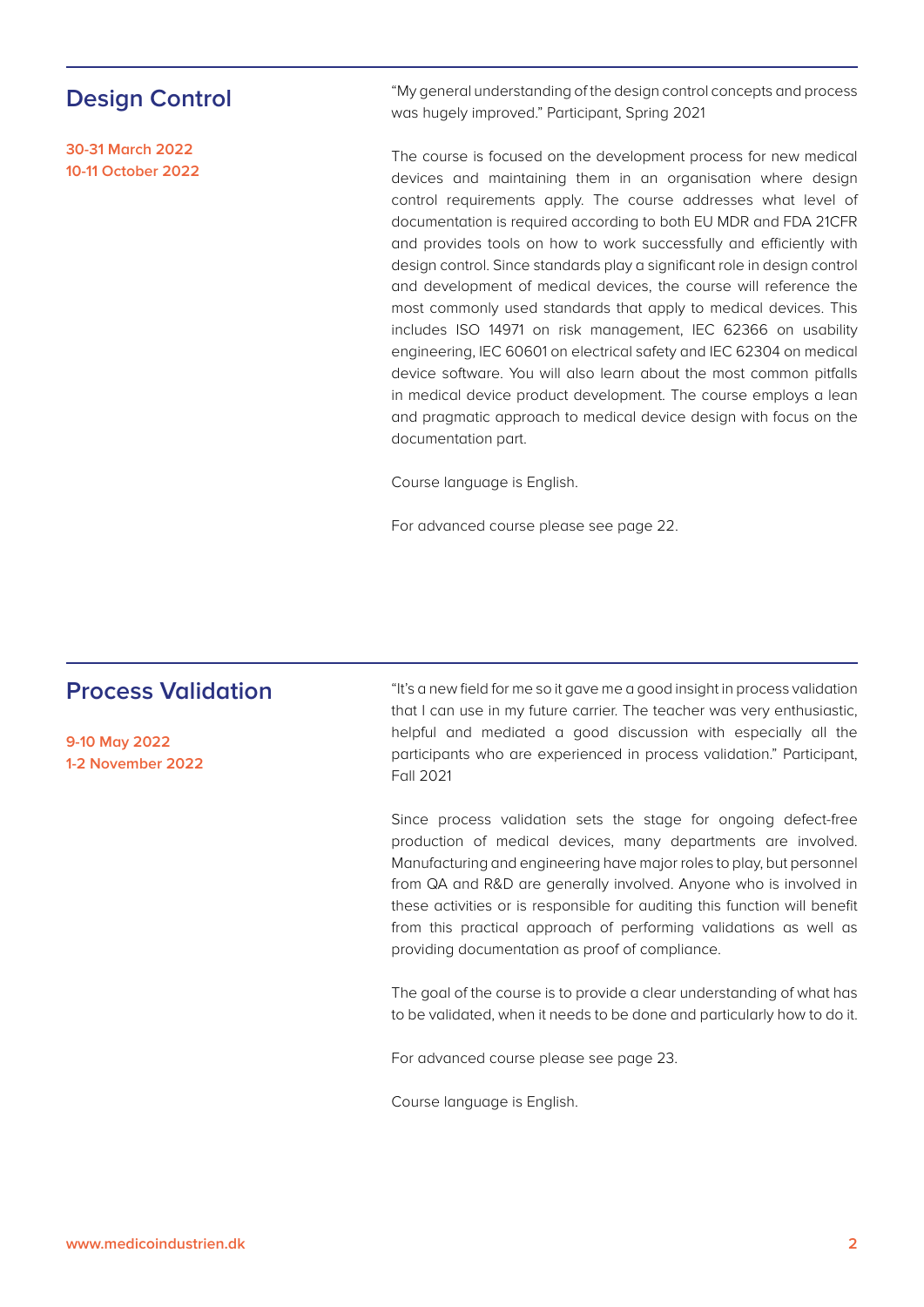### **Clinical Evaluation for Medical Devices in Europe and International Approach**

**11-12 May 2022 10-11 November 2022**

"Danielle Giroud was very present, engaged and used her slides as backup but did not just read them. She had many examples and was open for questions which she used as examples." Participant, Spring 2021

With the new Medical Device Regulations in place, it brings a whole new challenge for many companies to update their approach to gather the necessary clinical data for CE mark. As there is no grandfathering of existing products on the market, all medical devices CE marked or not are under the scope of the Medical Device Regulation's requirements.

With these new regulations, many companies which may not have thought about the need for clinical investigations, now face an additional challenge in conducting prospective clinical investigations. Along with MDR, ISO 14155 has undergone a significant update.

Furthermore, the relationship companies have with their Notified Bodies is definitely changing, as a result of the changing climate with regards to the need for more clinical evaluation data.

This two-day course will provide you with an in-depth review of how to interpret the many changes in the clinical evaluation/investigation requirements and how to discuss aspects of clinical evaluation and investigations with the Notified Bodies.

Course language is English.

## **Project Management for Product Development of Medical Devices**

**23-25 May 2022 7-9 November 2022** "The instructor had a good way of communicating and involved the participants during the course. It went through the areas that I felt needed to be covered." Participant, Spring 2021

The course is focused on how to manage the development process for new medical devices and maintaining them in an organization where design control requirements apply.

The course combines several of the key project management tools with the design control process. This gives you a unique opportunity to know how to manage development projects in the medical device business and at the same time get a detailed knowledge of the different design control documents required by the authorities. One of the challenging issues for all development projects in the medical device industry is how to manage all the different stakeholders and project team members in a very regulated area. The course introduces a unique tool for ensuring a sufficient maturity of the device development and at the same time ensure the necessary progress of the project.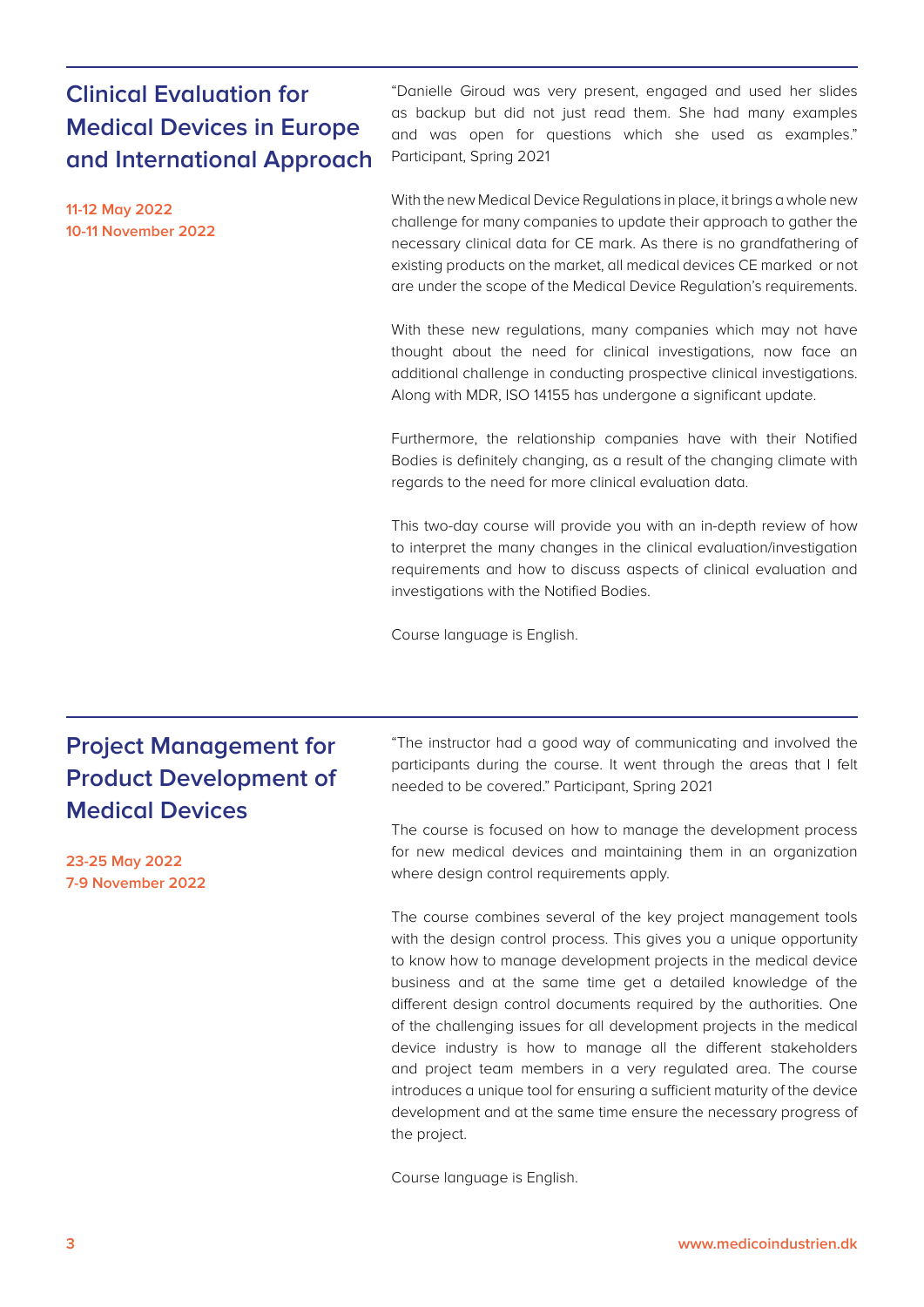**[www.medicoindustrien.dk](http://www.medicoindustrien.dk) 4**

#### **Praktisk gennemførelse af risikoanalyser ved produktudvikling**

**1.-2. juni 2022**

"God kombination af teori og praktiske øvelser. Kursets indhold blev målrettet efter det behov, som vi havde som deltagere, og det var fedt." Deltager, efterår 2021

Dette kursus henvender sig til personer, der skal medvirke ved gennemførsel af risikoanalyser, og som har behov for et detaljeret kendskab til analyseteknikkerne FMEA/FMECA og HAZOP.

Kurset giver deltagerne et grundigt kendskab til planlægning, gennemførelse, de nævnte teknikker og rapportering af risikoanalyser. Det er et godt udgangspunkt at have et grundlæggende kendskab til ISO 14971: Håndtering af risikostyring for medicinsk udstyr.

## **Sustainability in Medtech Companies – Accelerating Your Impact**

**15-16 September 2022**

Completing this two-day course will enable you to shape, sharpen and execute sustainability strategies for your company, for real concrete actions.

You will learn about the United Nations Global Goals and how to translate global sustainability expectations into your medical device offerings. The course will give you concrete tools and help you with a simple process enabling you to both make the case for your leadership team and execute on the proposed actions afterwards.

You will get a deeper understanding about circularity in your product lifecycle, and touch on some of the inbuild dilemmas that medical device companies have with circular product streams.

Course language is English.

### **Statistik for procesvalidering**

**15.-16. december 2022**

"En meget energisk og kompetent underviser, der kan lære fra sig og gøre teorien spændende og relevant." Deltager

De seneste års trend inden for procesvalidering er at flytte fokus fra at prøve at dokumentere, man kan holde verden fast til at dokumentere, man har tilstrækkelig procesforståelse til at justere sin proces for at modvirke udefrakommende ændringer.

Dette kursus klæder deltagerne på til at komme i gang med at bruge statistiske værktøjer og få viden om, hvad der er "best practice". Kurset vil bringe kursusdeltagere i stand til at gennemføre grundlæggende statistisk analyse i relation til validering og frigivelse. De samme værktøjer kan bruges til optimering af udbytte. Herved vil man både sikre en bedre produktionsøkonomi og fremtidig compliance.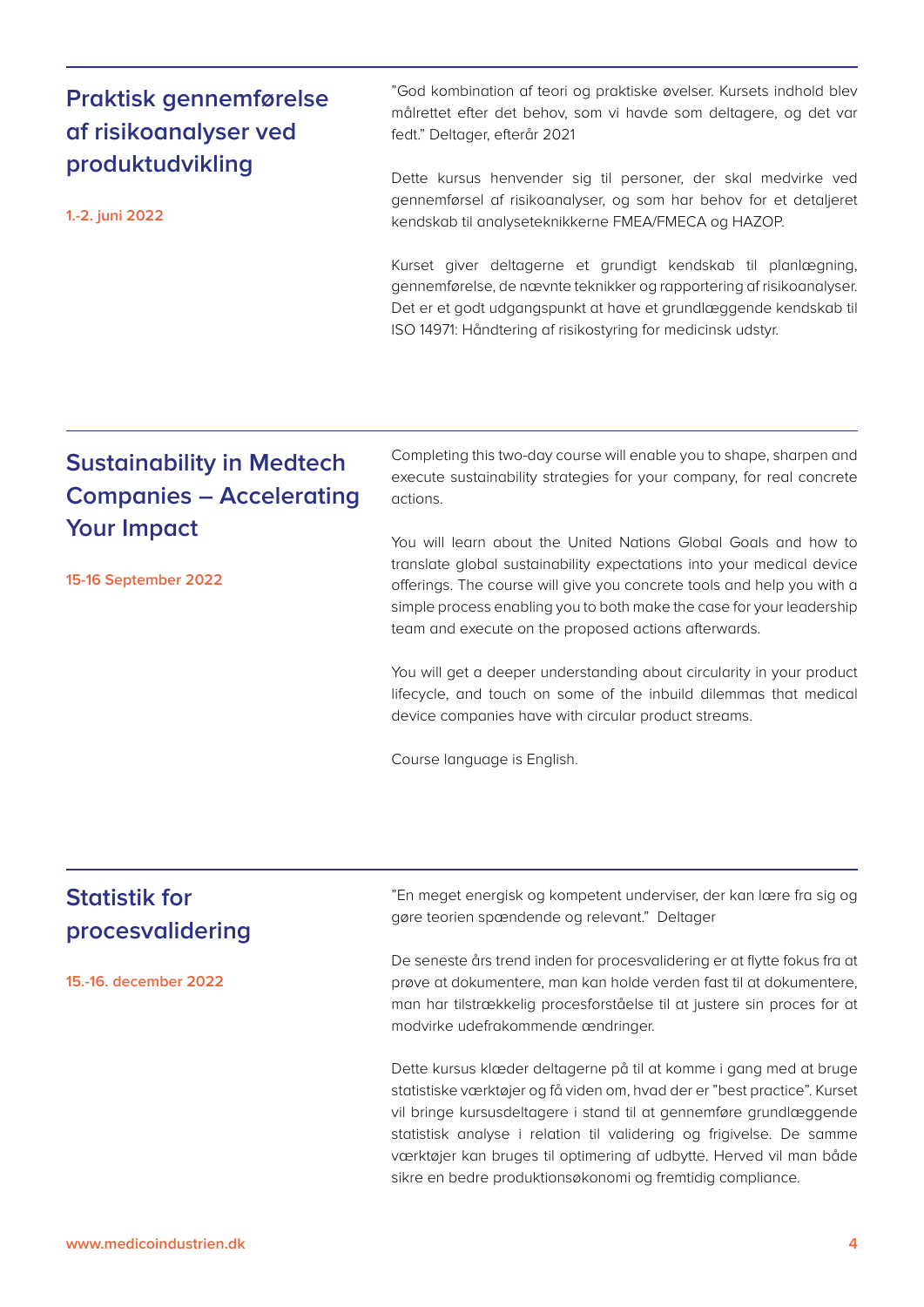**"I gained in-depth knowledge about a number of topics as well as a great overview of the development process. It was concrete and not just theoretical, so I could apply it directly to my job. I feel confident that this course will strengthen me in performing my job with high quality. The teacher was very professional, and you could tell that he had a lot of experience. Also, there was a great balance between exercises and presentation to make sure to keep you up to speed. All in all, a really great experience"**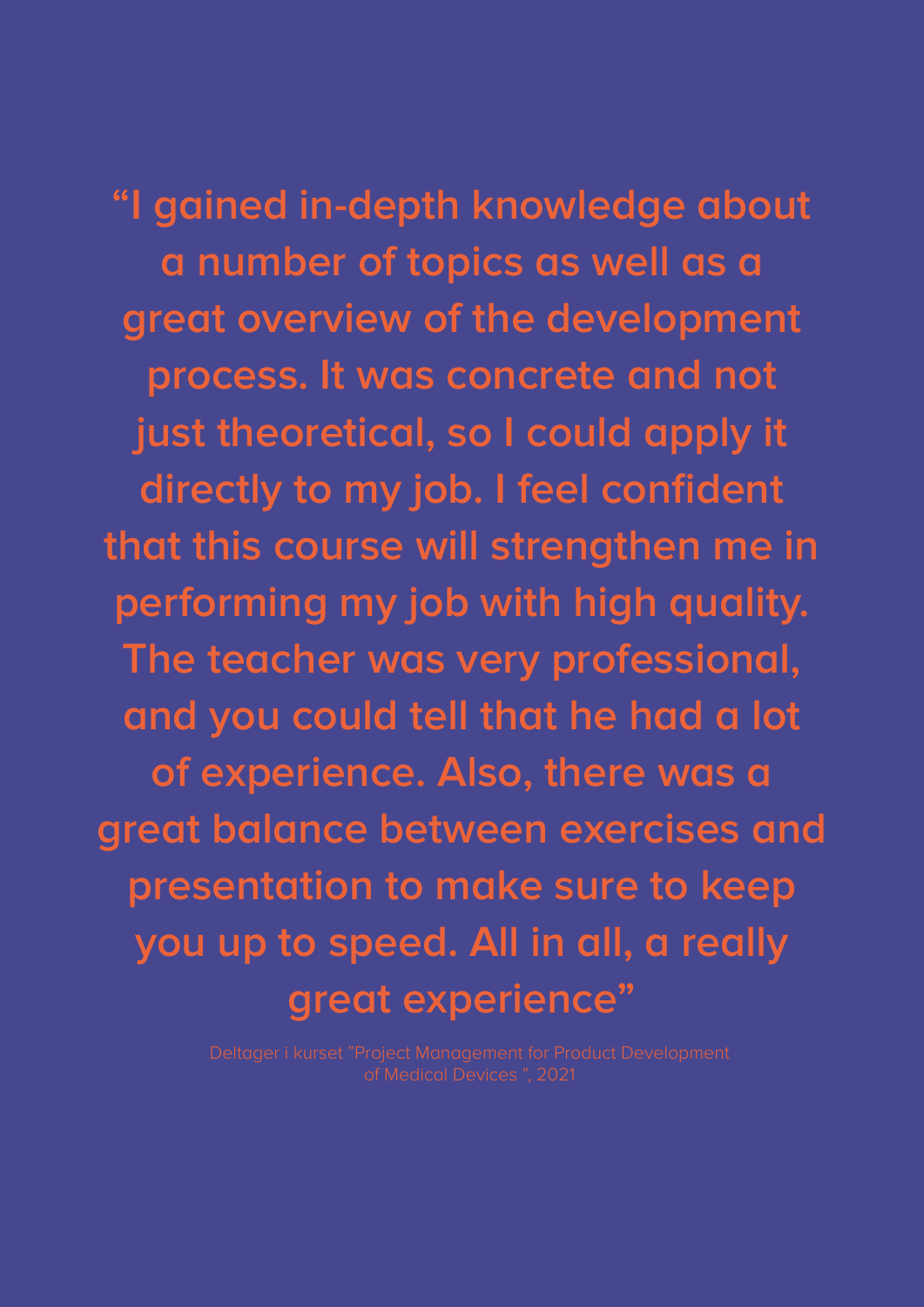

# **Regulatoriske forhold**

| <b>Planning an Effective</b><br><b>Post Market Surveillance</b><br><b>Program for Medical</b><br><b>Devices</b><br><b>23 March 2022</b> | "Great combination of basic knowledge regarding PMS and the<br>newest knowledge related to MDR. Since PMS is new for me, I valued<br>this highly." Participant, Fall 2020<br>In today's regulatory context, post market surveillance (PMS) is a<br>necessary part of the medical device life-cycle, requiring analysis of<br>information from both reactive and proactive sources and its integration<br>with the device risk management program, in order to maintain<br>regulatory compliance. Increased enforcement of device regulation is<br>an inevitable consequence of recent publicity concerning higher risk<br>devices, but manufacturers should be aware that PMS requirements<br>apply to all classes of device under European legislation.<br>Course language is English. |
|-----------------------------------------------------------------------------------------------------------------------------------------|-----------------------------------------------------------------------------------------------------------------------------------------------------------------------------------------------------------------------------------------------------------------------------------------------------------------------------------------------------------------------------------------------------------------------------------------------------------------------------------------------------------------------------------------------------------------------------------------------------------------------------------------------------------------------------------------------------------------------------------------------------------------------------------------|
| <b>Economic Operators</b><br>12 January 2022                                                                                            | The participants will achieve an understanding of the obligations<br>of Economic Operators (EO) with respect to Competent Authorities,<br>Notified Body and the other operators in the supply chain of medical<br>devices. An overview of all activities and documents to be established<br>regarding compliance with the new rules will be presented.<br>Course language is English.                                                                                                                                                                                                                                                                                                                                                                                                   |

#### **MDD to MDR Transition**

**2-3 February 2022 - online course 7-8 September 2022 - online course** "Great course. I liked the systematic approach from medical device to post market surveillance report. It was very nice with exercises and discussions in groups." Participant, Spring 2021

BSI introduces the most important changes of the Medical Device Directive (MDD) to the new Medical Devices Regulation (MDR). You will be able to understand the key changes in the transition from the MDD to the new MDR. You willl also be able to communicate the impact to your organization of the key changes introduced by the MDR, and the transition arrangements defined within the MDR. Finally, you will be able to identify the next steps for your organization to meet the MDR requirements.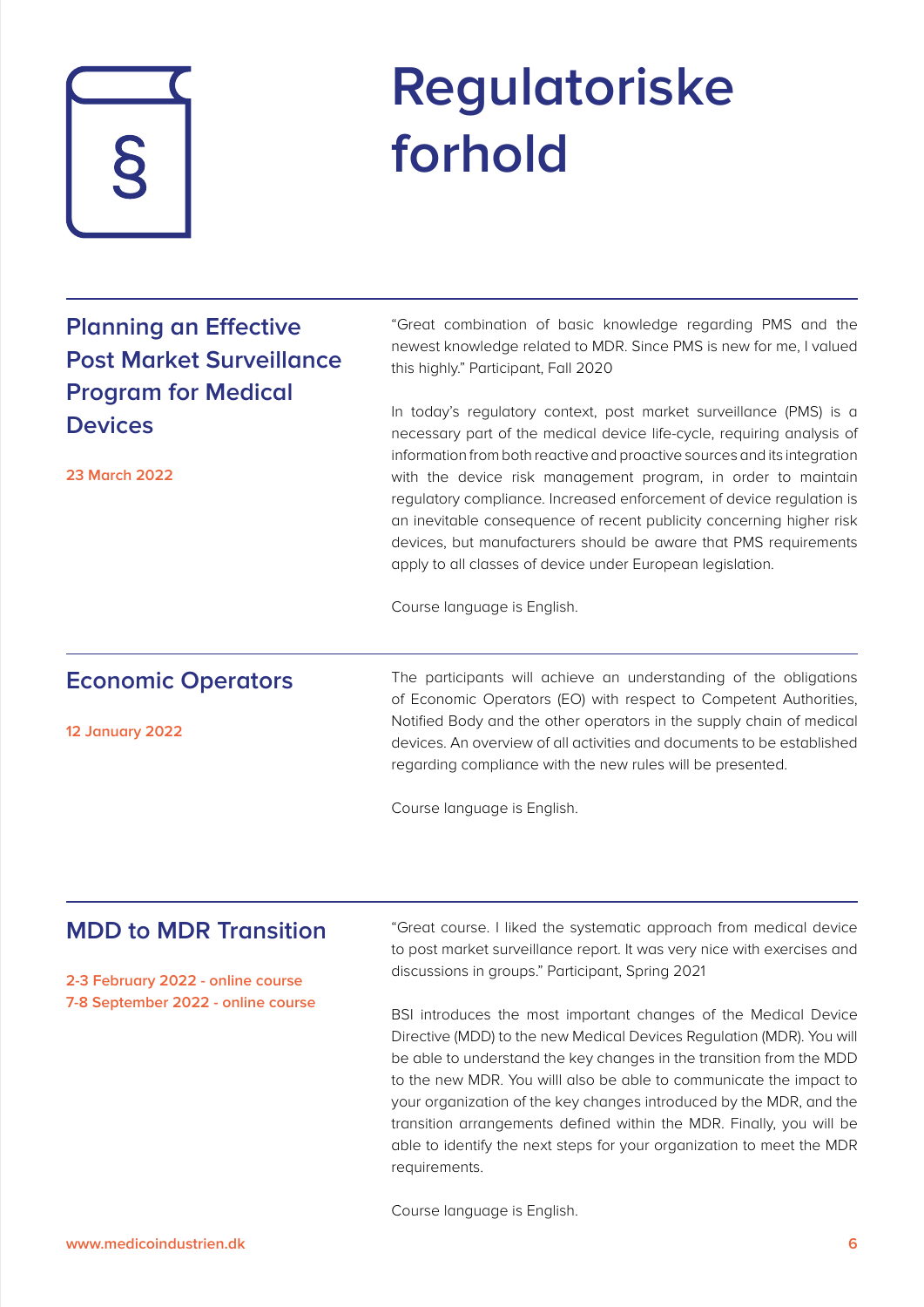**Person Responsible for Regulatory Compliance according to MDR and IVDR**

**7 February 2022 9 September 2022** "Competent teachers; nice overview." Participant, Fall 2019

This one-day course will provide a background on Person Responsible for Regulatory Compliance duties and how this concept is translated into the Medical Device and IVD world, and will cover some of the practical aspects of the implementation of this new requirement for manufacturers.

Course language is English.

## **IEC 60601 – How to Apply Safety and Risk Management to Medical Electrical Equipment and Systems**

**10-11 February 2022 - online course 16-17 June 2022 8-9 December 2022**

"The course gave a great overall experience with the standard and how to face it. The trainer made it very easy to understand the principles and how to solve the issues addressed in the standard." Participant, Spring 2020

The objective of this course is to create a general understanding of the IEC 60601-series, which is the product standard series for electrical medical devices and system. The course will cover the structure of the series, how to use and interpret it in a proper way and the major news that have been introduced in the latest edition. It will also cover the relation to the European market and other important markets around the world. Hands-on training sessions will be applied throughout the course. The course is based on a practical rather than theoretical viewpoint.

Course language is English.

**Nyt Persondatareglerne i medicovirksomheder – nye afgørelser og praktiske spørgsmål** 

**4. marts 2022 - 1/2 dag**

På kurset gennemgås de vigtigste regler i GDPR, så du får et hurtigt overblik over de grundlæggende krav til databeskyttelse. Kurset tager udgangspunkt i seneste praksis og vejledninger fra Datatilsynet m.v., og hvordan reglerne håndteres konkret i hverdagen. Kursets emner er valgt ud fra, hvad der erfaringsmæssigt har vist sig at udgøre særlige udfordringer hos virksomheder. Der vil være et særligt fokus på forhold, der har relevans for medicovirksomheder.

Efter kurset vil du have et godt udgangspunkt for at vurdere problemstillinger på området for brug af sundhedsdata til forskning og statistik og i kliniske afprøvninger i samspil med GDPR, herunder de videregivelser af personoplysninger, der er nødvendige i forbindelse med kvalitetssikring og forskningsprojekter både før, under og efter projektets afslutning.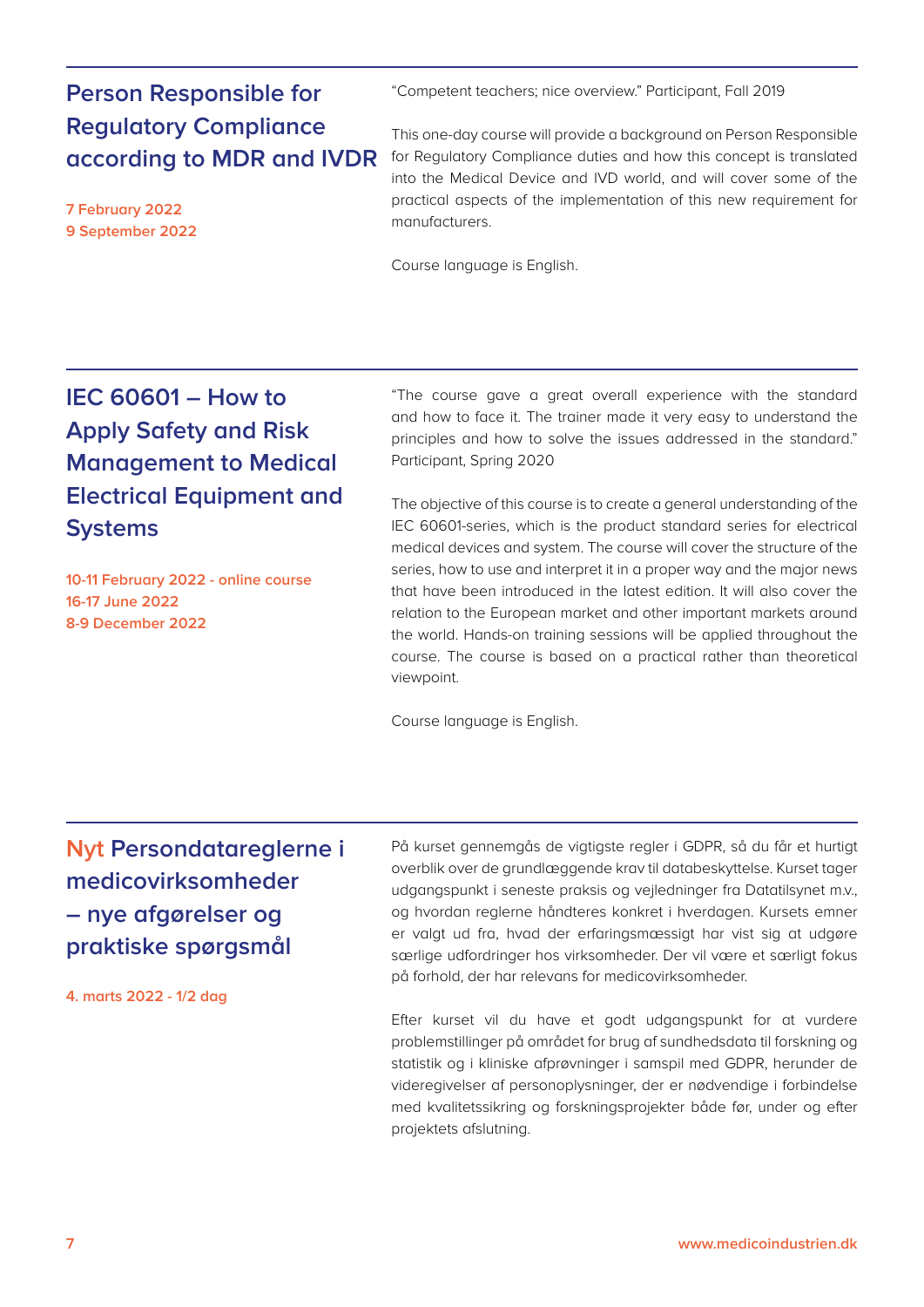### **MDR Auditing - Training of Internal Auditors in Relation to MDR**

**7 March 2022 - online course 31 October 2022**

"I liked the structured approach. The instructor was very knowledgeable about MDR." Participant, Spring 2021

Gain knowledge about the MDR requirements not covered by ISO 13485 and understand the MDR requirements related to the QMS and their impact. Learn what to look for when auditing a QMS against the MDR requirements

Course language is English.

### **ISO 13485 and Quality Management for Medical Devices / Internal Auditing**

**9-11 March 2022 14-16 November 2022**

"Competent and experienced trainers. Well structured presentations. Good dialogue between trainers and participants." Participant, Spring 2021

The course consists of two parts: Quality management for Medical Devices and ISO 13485 (2 days) & Internal auditing for medical device companies and ISO 19011.

This course is specifically tailored to make the requirements of the ISO 13485 as tangible and concrete as possible, so participants can confidently work in an organization where ISO 13485 requirements apply. The second, and optional, part of the course will take you through the steps of performing an internal audit based on the principles of ISO 19011.

Instruction is targeted towards professionals who work with a quality management system in a medical device organization where ISO 13485 requirements apply, and those who typically are engaged in supporting QA related tasks such as CAPA, complaints, risk management, documentation and internal auditing.

Course language is English.

### **New Technical Documentation for Medical Devices According to the MDR**

**14 March 2022 - online course 7 December 2022 - online course** "Very well organized; good presenter." Participant, Spring 2021

This one-day course enables greater understanding of the key requirements for technical documentation for medical devices, in line with the European Medical Device Regulation (MDR) requirements in Europe. The aim of the course is to enable manufacturers to create robust technical documentation to demonstrate compliance to the MDR and better understand regulatory requirements and Notified Body expectation, to prevent unnecessary delays to the certification process.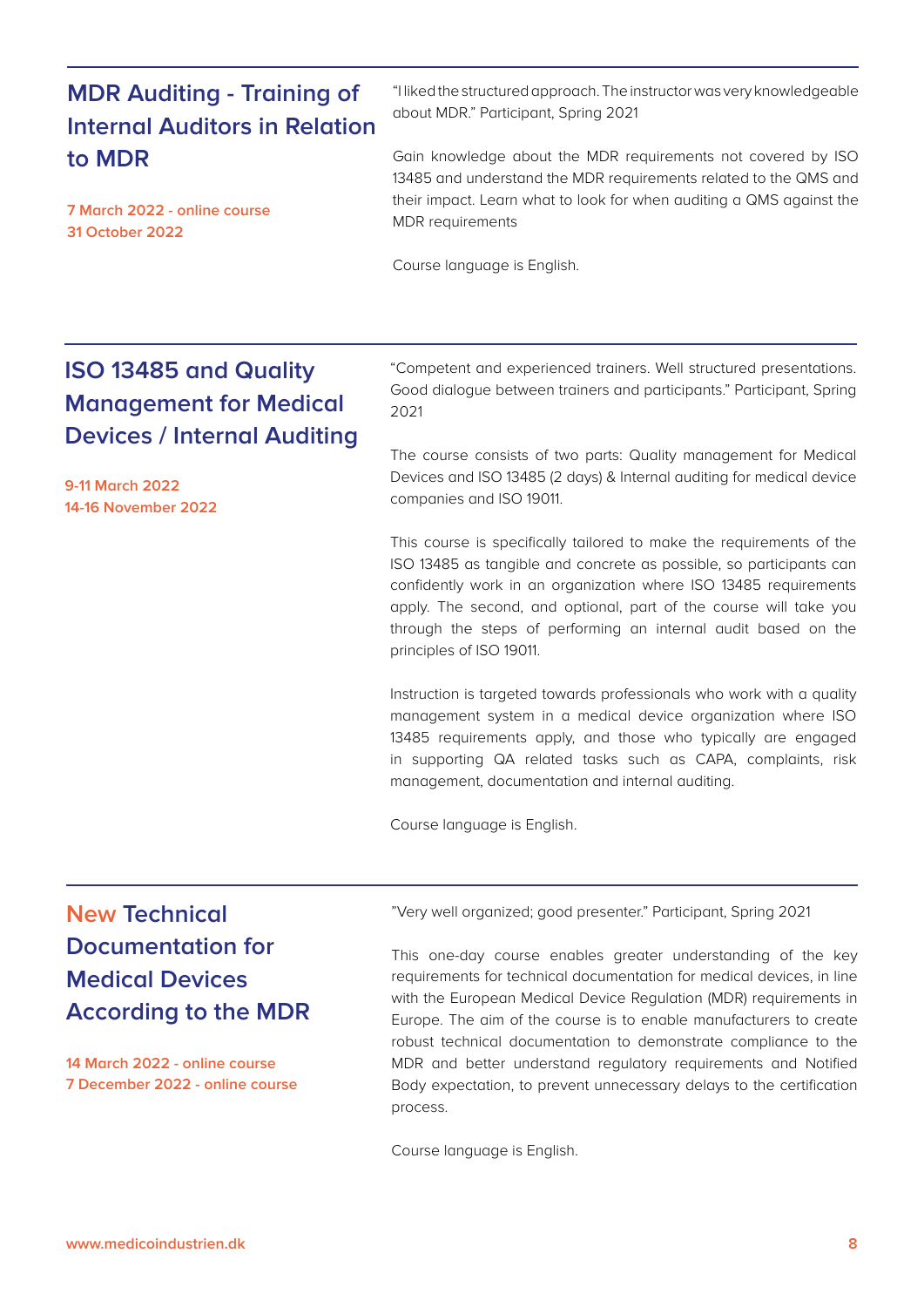#### **Medical Device Usability**

**21-22 March 2022 24-25 October 2022** "I liked the different angles that the two instructors represented. I also liked that it was from one end to the other; it covered all major aspects. Also, it included personal experiences." Participant, Fall 2021

The participants will achieve an understanding of how to document the usability of medical devices in order to achieve compliance through a thorough introduction to the usability engineering process, a thorough walk-through of the requirements in IEC 62366-1 and -2 and the FDA Human Factor Engineering guide, and practical application of usability techniques during design and post marketing.

Usability of medical devices and the documentation of the usability engineering process have become increasingly important for the medical device industry. During the course, the participants will learn about the usability engineering process including specification of a medical device application with focus on user interface, identification of hazardous situations related to usability, handling of risk related to the user interface and the summative evaluation of the user interface design. Preparation of the usability engineering file will be described and different methods for integrating the file in development documentation will be suggested.

Course language is English.

## **New Software as Medical Device and Quality Management**

**4-5 April 2022**

The course introduces regulatory requirements that are particularly affecting software as medical device and how they can be addressed effectively, also in an agile development model and when developing Artificial Intelligence solutions.

Gain knowledge about how to classify and qualify your digital health solutions/medical device software and how to evaluate the technical documentation.

The course is focused on the practical implementation of quality procedures for development of software as medical device (SaMD) and medical device software (MDSW) when having inhouse development or having outsourced the software development activities.

The course is designed to provide you with a pragmatic and practical approach to establish and maintain quality oversight for software as medical device. Key standards will be introduced, but the standards will not be covered in detail.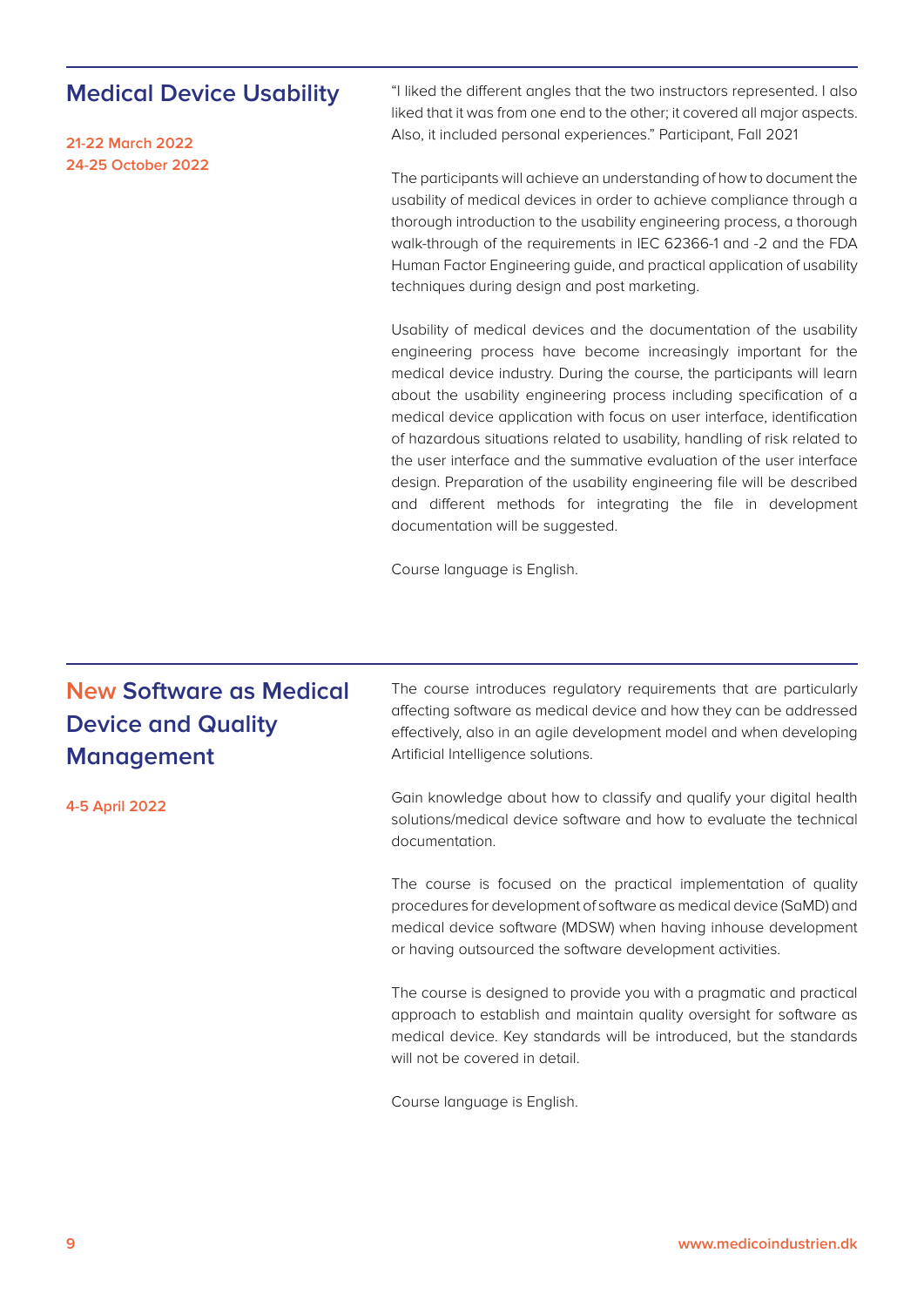#### **Implementation of the IVDR for CE Marking**

**11-13 April 2022 - online course 12-14 October 2022 - online course** BSI will teach you how to implement the requirements of the European In Vitro Diagnostic Device Regulation (IVDR 2017/746) and how to obtain and maintain the CE mark for your product. Gain confidence with the IVD classification rules and the conformity assessment routes. Learn the importance of the General Safety and Performance Requirements in product development, and of scientifically robust performance evaluation and clinical evidence. Explore the role of risk management during product development and in post market follow up. Develop an understanding of the interface and interaction with Notified Bodies, economic operators (importers, distributors, EU Representatives) and subcontractors/suppliers, according to their obligations under the IVDR.

Course language is English.

### **Implementation of the MDR for CE Marking**

**11-13 April 2022 - online course 12-14 October 2022 - online course**

"I highly appreciated that the instructor very well managed a very interactive training course to assure that participants got the most out of the time." Participant, Fall 2019

The objective of this course is to help implement the requirements of European Medical Device Regulation (MDR) to obtain and maintain CE marks for your product. The CE mark gives access to a market with 500+ million people. Find out best practice for assembling Technical Documentation and QMS when placing medical devices on the European Union market. The course will also review the requirements of, and relationship between, the legal manufacturer, subcontractors/ suppliers, Notified Bodies (e.g. auditing), and economic operators (importers, distributors, EU Representatives) according to their obligations by MDR.

This course aims to offer guidance on implementation of the requirements stipulated in the MDR. The course focuses on enabling you to draw up a clear concept or project plan, and how to integrate the requirements into your business and your documentation. Moreover, you should gain confidence and expertise to evaluate and implement more specific requirements on your own.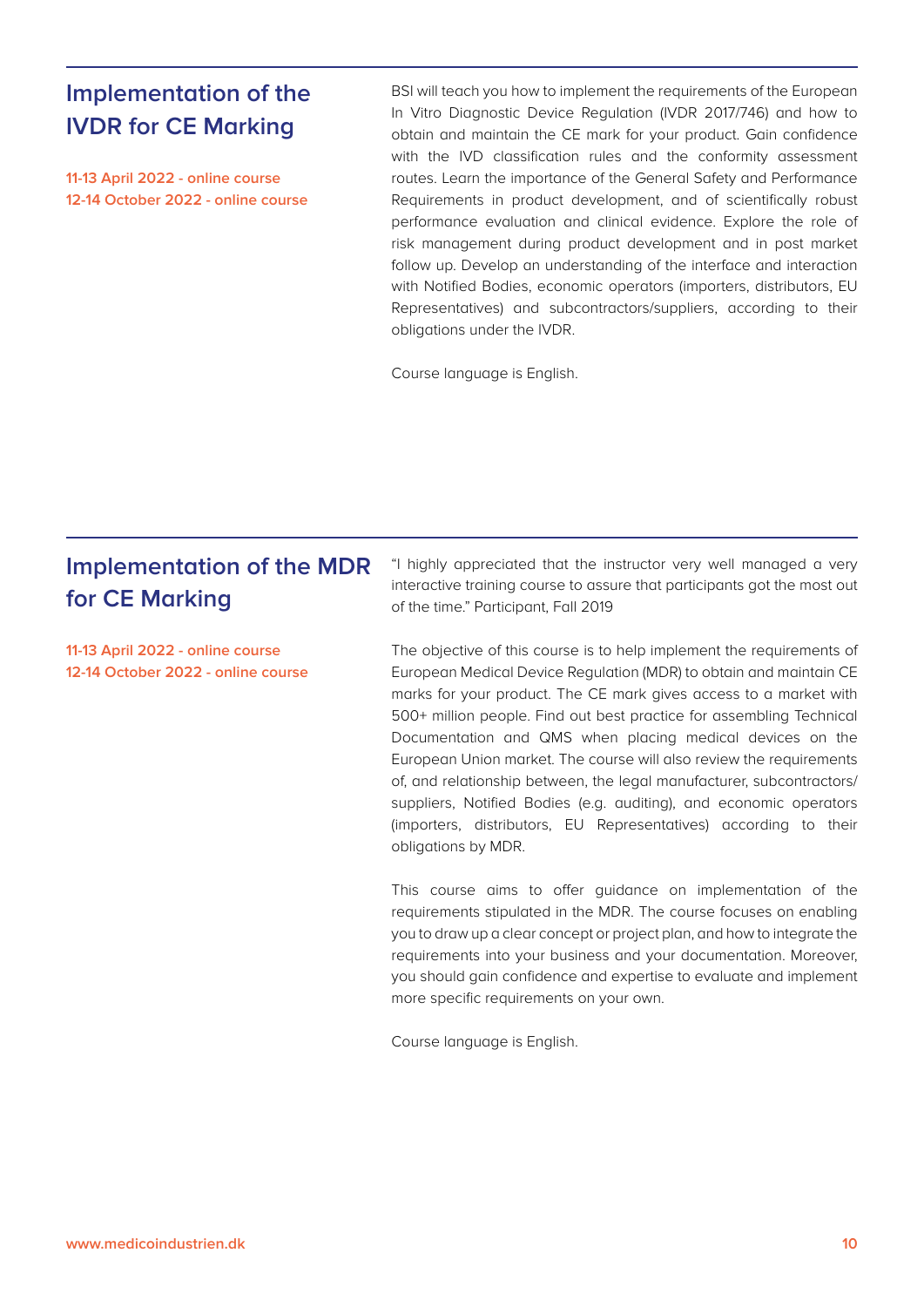### **Training of Internal Auditors in Relation to Country Specific Requirements within the MDSAP program**

**20 April 2022 - online course 12 October 2022**

"The trainer was attentive to questions and very knowledgeable." Participant, Fall 2020

MDSAP is an auditing approach integrating the applicable requirements of the participating jurisdictions into an audit under ISO 13485. ISO 13485 requires compliance to applicable regulatory requirements of the target markets and the MDSAP defines the framework of the applicable requirements that must be covered by the manufacturers' quality systems for the MDSAP jurisdictions. The course discusses the MDSAP audit approach that is focused on the logical links and flow of information. Further, we will discuss the logic of the audit to follow according to the MDSAP Companion chapters throughout the different subsystems. The specific national requirements of the participating jurisdictions (Ord.169, 21CFR820, RDC 16/2013, SOR 98-282, TGA MDR 2002) will be addressed and compared using examples sampled over the subsystems.

Course language is English.

| IEC 62304: Software<br><b>Lifecycle</b>      | "Very competent trainers. Good introduction to software development<br>according to IEC 62304. Good course level, not too detailed, but not<br>too generalized either." Participant, Fall 2021                                                                                                                                                                                                                       |
|----------------------------------------------|----------------------------------------------------------------------------------------------------------------------------------------------------------------------------------------------------------------------------------------------------------------------------------------------------------------------------------------------------------------------------------------------------------------------|
| 16-17 May 2022<br><b>17-18 November 2022</b> | This training aims to bring a complete overview of the implementation<br>of the IEC 62304 for the development of a software as a medical<br>device. The regulatory context will be discussed, the integration<br>of software aspects within a medical device are reviewed and all<br>aspects associated to IEC 62304 will be presented in order to be able<br>to implement a compliant software development process. |
|                                              | Course language is English.                                                                                                                                                                                                                                                                                                                                                                                          |

### **Cybersecurity Risk Management & Introduction to AAMI TIR57**

**30-31 May 2022**

"Highly qualified presenters." Participant, Spring 2021

The course will provide you with the essential activities which should be performed as part of a robust Security Risk Analysis process. The course will focus primarily on the AAMI TIR57 – Principles for Medical Device Security – Risk Management standard and demonstrate how the methods can be used to supplement your organizations ISO 14971 Risk Management Process with a focus on cybersecurity. The course will also present supporting information from the NIST Cybersecurity Framework and the NIST SP 800-30 publication to further enhance learning.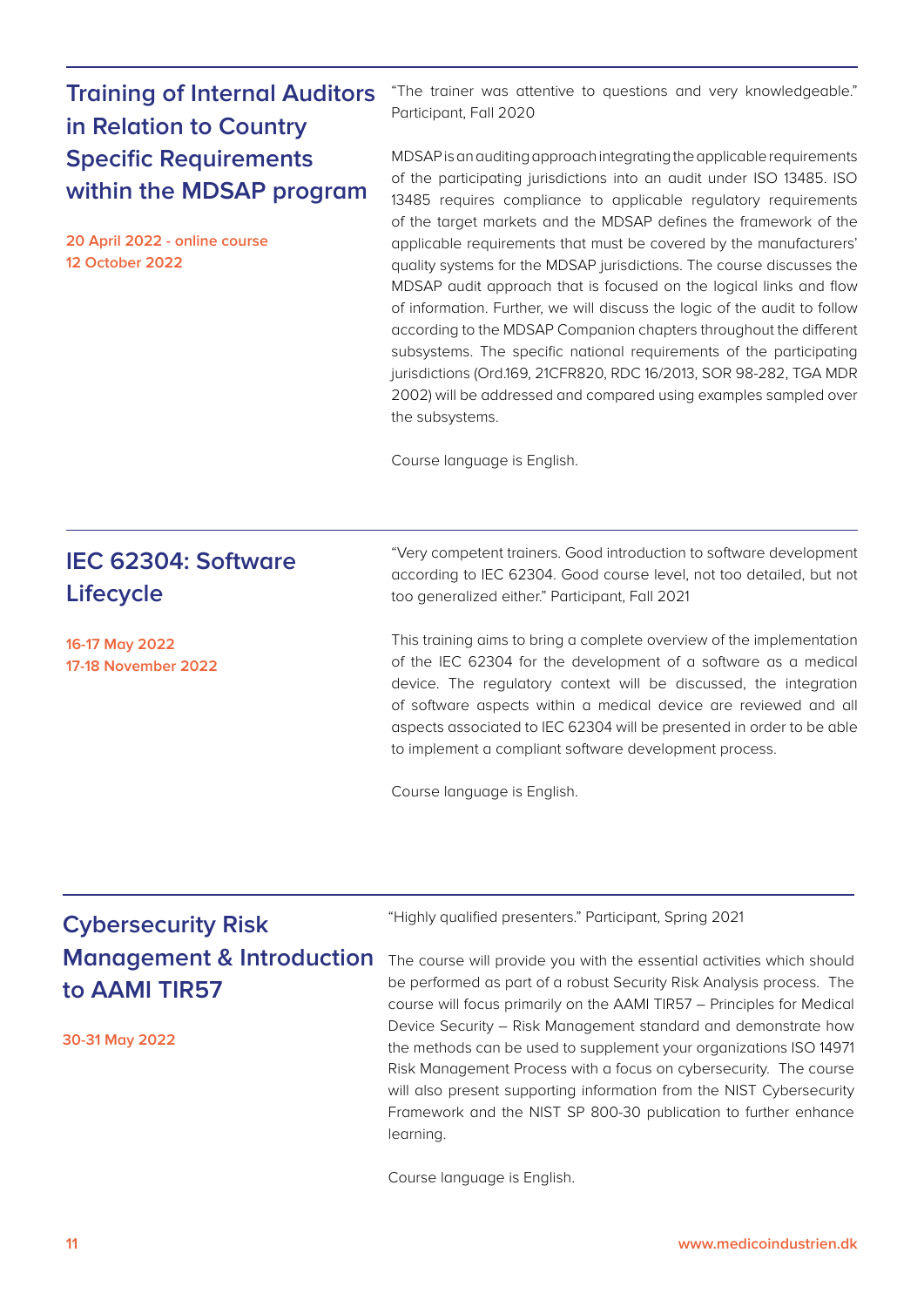| <b>FDA Regulation of Medical</b><br><b>Devices: Recent FDA</b><br><b>Guidance Documents</b> | "The trainer was very good. The session worked excellently. Nice to<br>get an understanding of the mindset in FDA - knowledge which is not<br>really possible to gain by reading articles." Participant, Fall 2020                                                                                                                                                                                                                                                                                                               |  |  |  |
|---------------------------------------------------------------------------------------------|----------------------------------------------------------------------------------------------------------------------------------------------------------------------------------------------------------------------------------------------------------------------------------------------------------------------------------------------------------------------------------------------------------------------------------------------------------------------------------------------------------------------------------|--|--|--|
| 30-31 May 2022                                                                              | In order to avoid extremely costly delays, it is essential to understand<br>the laws, regulations, processes and guidance for medical devices<br>in order to be successful in getting medical devices into the US<br>marketplace. There are several recent guidance documents which<br>are key to effectively navigating FDA.                                                                                                                                                                                                    |  |  |  |
|                                                                                             | Participants will leave with a clear understanding of the basic laws,<br>regulations, processes and guidance for oversight of medical devices<br>in the US which is essential to successful device development,<br>testing and applications. In particular participants will have received<br>a detailed discussion of several of the most recent and important<br>guidance documents which impact how medical devices are regulated<br>and affect a sponsor's plans for developing medical devices and<br>interacting with FDA. |  |  |  |
|                                                                                             | Course language is English.                                                                                                                                                                                                                                                                                                                                                                                                                                                                                                      |  |  |  |
| <b>GDPR</b> – praktiske<br>udfordringer<br>i medicovirksomheder                             | "Det var rart at få en gennemgang af de komplekse udfordringer der<br>opstår, når man skal være i overensstemmelse med GDPR. Det var en<br>meget vidende underviser, der kom med eksempler til at understøtte<br>teorien." Deltager, efterår 2021                                                                                                                                                                                                                                                                                |  |  |  |
| 3. juni 2022                                                                                | På kurset gennemgås de emner, som erfaringsmæssigt giver<br>anledning til særlige udfordringer hos mange virksomheder og med<br>fokus på forhold af relevans for medicovirksomheder.                                                                                                                                                                                                                                                                                                                                             |  |  |  |
|                                                                                             | Der lægges vægt på den praktiske vinkel og konkrete anvendelse af<br>reglerne frem for en teoretisk gennemgang.                                                                                                                                                                                                                                                                                                                                                                                                                  |  |  |  |
| <b>Corrective &amp; Preventive</b><br><b>Actions (CAPA)</b>                                 | "Very knowledgeable instructor and excellent course materials."<br>Participant, Spring 2020                                                                                                                                                                                                                                                                                                                                                                                                                                      |  |  |  |
| 3 June 2022<br>13 December 2022                                                             | The CAPA subsystem is the backbone of a management system to<br>maintain compliance, effectiveness and efficiency. Failing to meet<br>requirements of effective CAPA handling, especially investigations<br>of root causes, and verification of effectiveness are among the most<br>frequent serious audit and inspection findings. This course is intended<br>to familiarize participants with the requirements for a CAPA subsystem<br>and the methods for effective CAPA implementation.                                      |  |  |  |
|                                                                                             | Course language is English.                                                                                                                                                                                                                                                                                                                                                                                                                                                                                                      |  |  |  |

**[www.medicoindustrien.dk](http://www.medicoindustrien.dk) 12**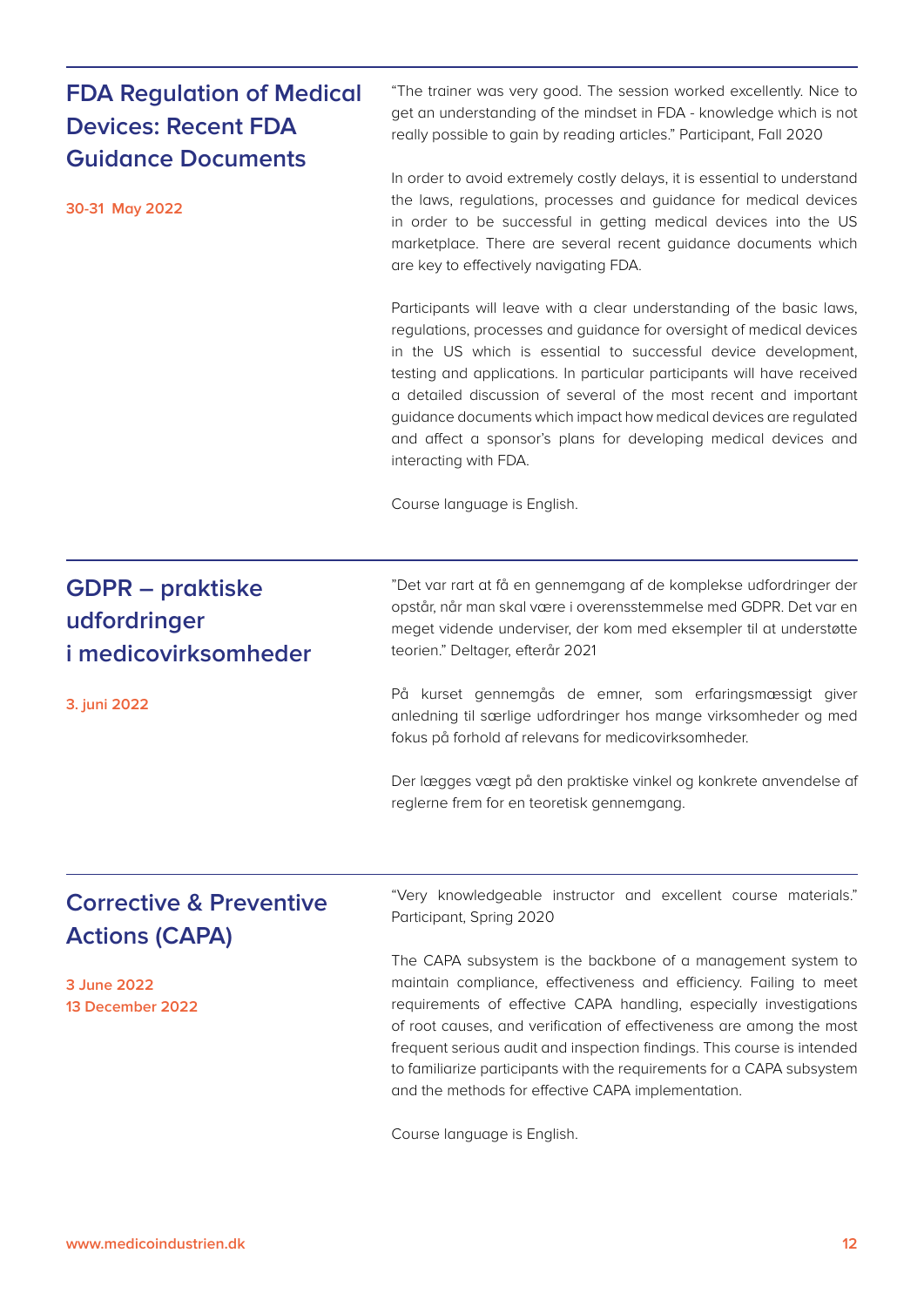### **MDSAP Fundamentals and Readiness Training**

**13-14 June 2022 1-2 December 2022**

"It was a very knowledgeable trainer with a lot of input and proposals on how to prepare for MDSAP audits." Participant, Fall 2021

This course is broken down into a combination of knowledge and skills. You will increase your knowledge of the guidelines for conducting MDSAP Regulatory audits and the skills needed within your organization to know you are prepared and ready to host the audit.

Course language is English.

#### **IVDD to IVDR Transition**

**16-17 June 2022 - online course 8-9 December 2022 - online course** There are significant changes in the European legislation applicable to IVDs. The IVDR (In Vitro Diagnostic Regulation) (EU 2017/746) has replaced the IVD Directive (98/79/EC), and will impose new requirements on manufacturers and other Economic Operators.

This long awaited text brings a number of significant changes to the regulatory requirements for IVD manufacturers, addressing the challenges posed by the IVD Directive. The changes include a new rule-based classification system, increased scrutiny of technical documentation, and improved traceability of devices through the supply chain.

This course has been designed to introduce IVD manufacturers and other Economic Operators in the supply chain to the key changes to requirements for CE marking following the publication of the new IVD regulation (IVDR).

Course language is English.

#### "Rigtig god systematisk gennemgang." Deltager, forår 2021 **Introduktion til udbudsloven**

**20. juni 2022 13. december 2022** Introduktion til udbudsloven er et grundkursus for dig, der har brug for at få helt styr på udbudsreglerne og ønsker et overblik over, hvordan man skal bruge dem i praksis. På kurset får du en overordnet forståelse for, hvornår udbudsreglerne finder anvendelse, og hvordan en udbudsprocedure gennemføres i henhold til udbudsloven.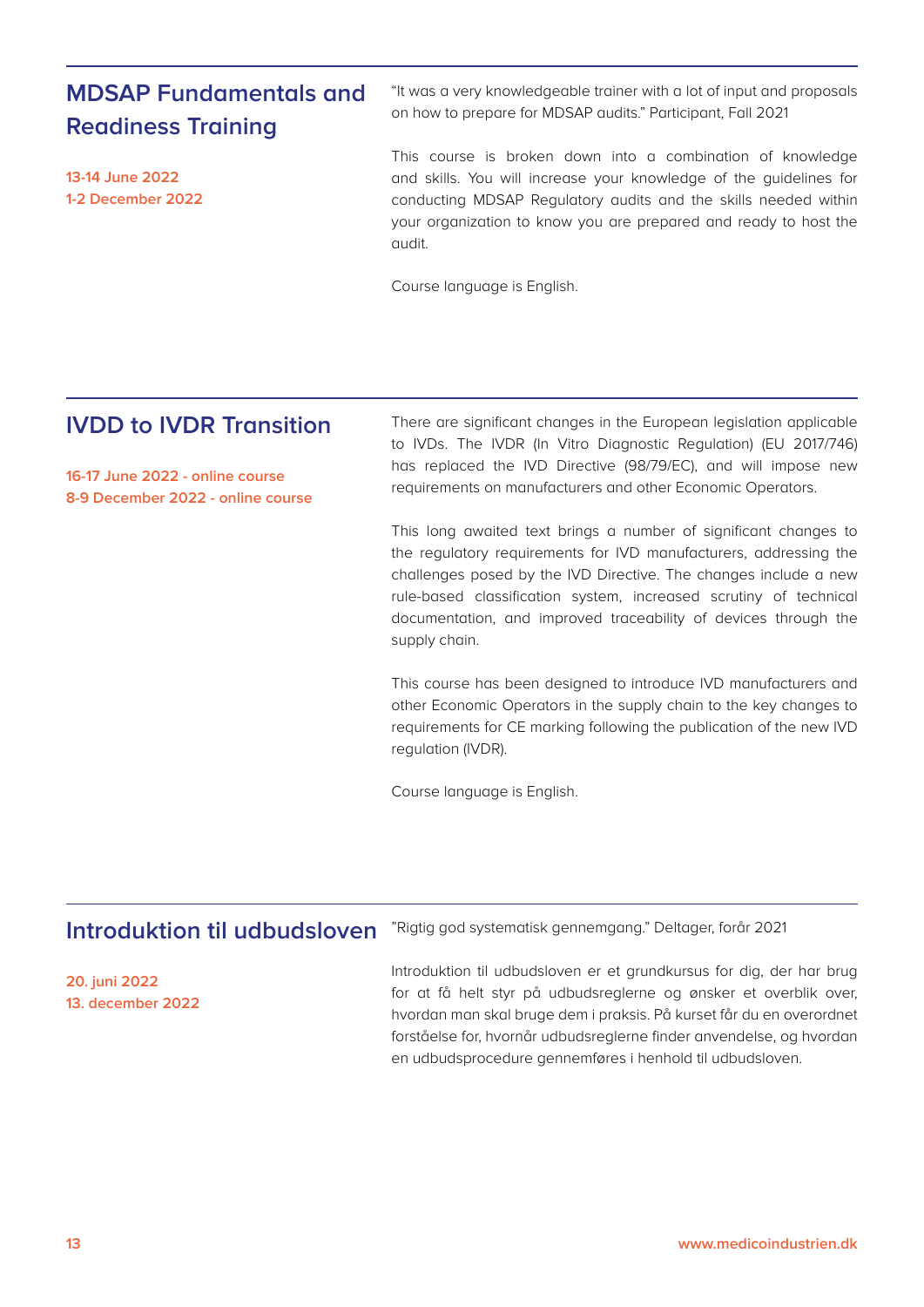### **Quality Systems Regulations (QSR)**

**1-2 September 2022**

"I really liked that the course covered the subject thoroughly while using relevant examples." Participant, Fall 2019

The course will give an understanding of the differences between the US and European medical device standards. This will include a review of FDA Quality System Regulations and comparison with the ISO 13485 standard. In addition, focus will be on FDA inspections, illustrated by means of case studies based on results of FDA inspections. It is designed for employees in the medical device industry who need to gain insight into FDA QSR/GMPs and employees who are about to take part in planned FDA inspections.

Course language is English.

## **Beskyt din virksomheds ideer: Patenter, forretningshemmeligheder og forskningssamarbejder i medicobranchen**

For en medicovirksomhed er det helt afgørende, at viden og produkter sikres mod kopiering og andre krænkelser, og at virksomheden ikke selv krænker andres rettigheder. Det er derfor lige så afgørende at forstå, hvad der kan patentbeskyttes, hvad der kan beskyttes som erhvervshemmeligheder/'know-how', og hvordan krænkelsessager foregår. Kurset giver dig et overblik over disse emner, bl.a. via konkrete eksempler og cases om medicinsk udstyr.

**9. september 2022**

På kurset får du også et overblik over de centrale spørgsmål i forbindelse med forskningssamarbejder, både med universiteter, hospitaler og andre offentlige institutioner og med private virksomheder.

### **Cybersecurity Design Considerations for Medical Device Manufacturers**

**19-20 September 2022**

"The course had a nice high level approach to the subject with an expert instructor to highlight key details." Participant, Spring 2020

With the increasing threat of cybersecurity affecting connected medical devices, software, systems, and healthcare IT networks, manufacturers must understand how to identify and mitigate security threats to assure that products and systems are designed to be resistant to security exploits. Security functions are needed to assure that any threat surface which can expose the medical device and its network connectivity are designed in a way to be robust against common security exploits. The FDA Pre-Market Guidance for Medical Device Cybersecurity identifies a number of security functions manufacturers should consider in their design of network connected and IoT enabled medical devices.

In this training program, we will provide an overview of the recommended security functions, including authorization, authentication, encryption, and detection security functions identified in the FDA Pre-Market Guidance. We will provide practical examples of their implementation in a case study design and discuss design trade-offs.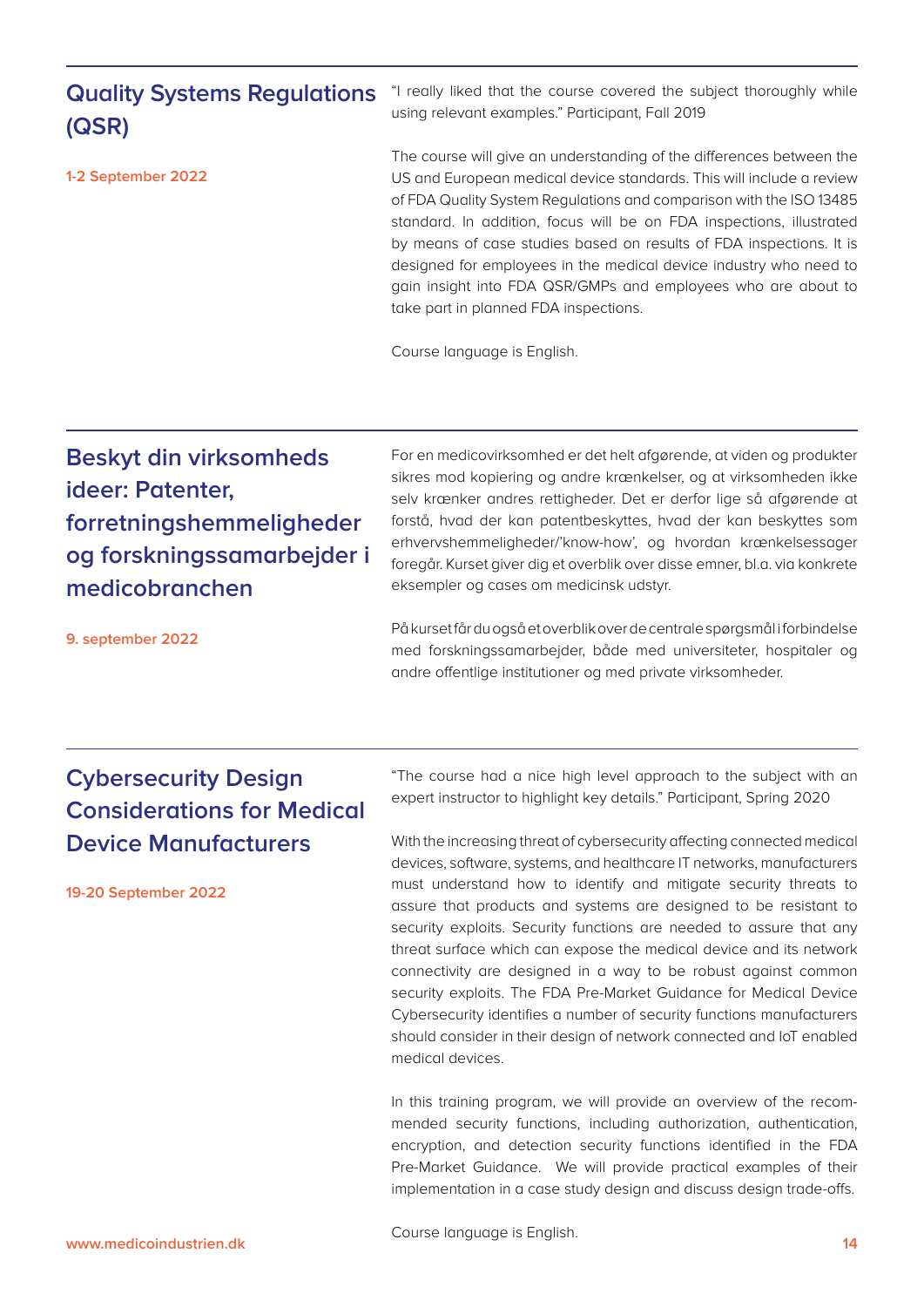#### **DNV Product Assurance (DNV GL Presafe) - How to Apply for MDR Certification**

**23 September 2022**

**28 September 2022**

This course gives you an understanding of the application requirements and the internal processes for application handling at DNV Product Assurance. You will understand the requirements for information needed. You will also learn how to avoid pitfalls and misunderstandings when applying for MDR certification, through advice, guidances and explanations.

Course language is English.

## **Incentive Programs - Learn How to Decide, Implement and Maintain the Right Program in your Company**

This course gives you an introduction to incentive programs in general, especially do's and don'ts in connection with choosing which program or model is the right one for your company and a more detailed overview of some of the most common incentive programs used in start-ups and early stage growth companies.

Furthermore, you will be introduced to the legal requirements and tax issues, when establishing and maintaining an incentive program.

Course language is English.

## **New Introduction to Chemical Compliance for Medical Devices**

**5 October 2022**

"Thorough introduction to chemicals and search in various databases." Participant, Fall 2021

The objective is to give participants an understanding of their obligations regarding justification of chemical safety of their devices and how to tackle these obligations.

The course will give the overall framework in relation to aspects regarding chemical safety of medical devices. Focus will be on regulatory requirements and chemical testing. In addition, the course will focus on the toxicological evaluation of chemical substances and basic toxicological principles and terms will be explained. Further, the course will cover how to evaluate which type of exposure and which type of effects are of concern, how to gather relevant data and perform a safety assessment and how to estimate risk/ safety of the device.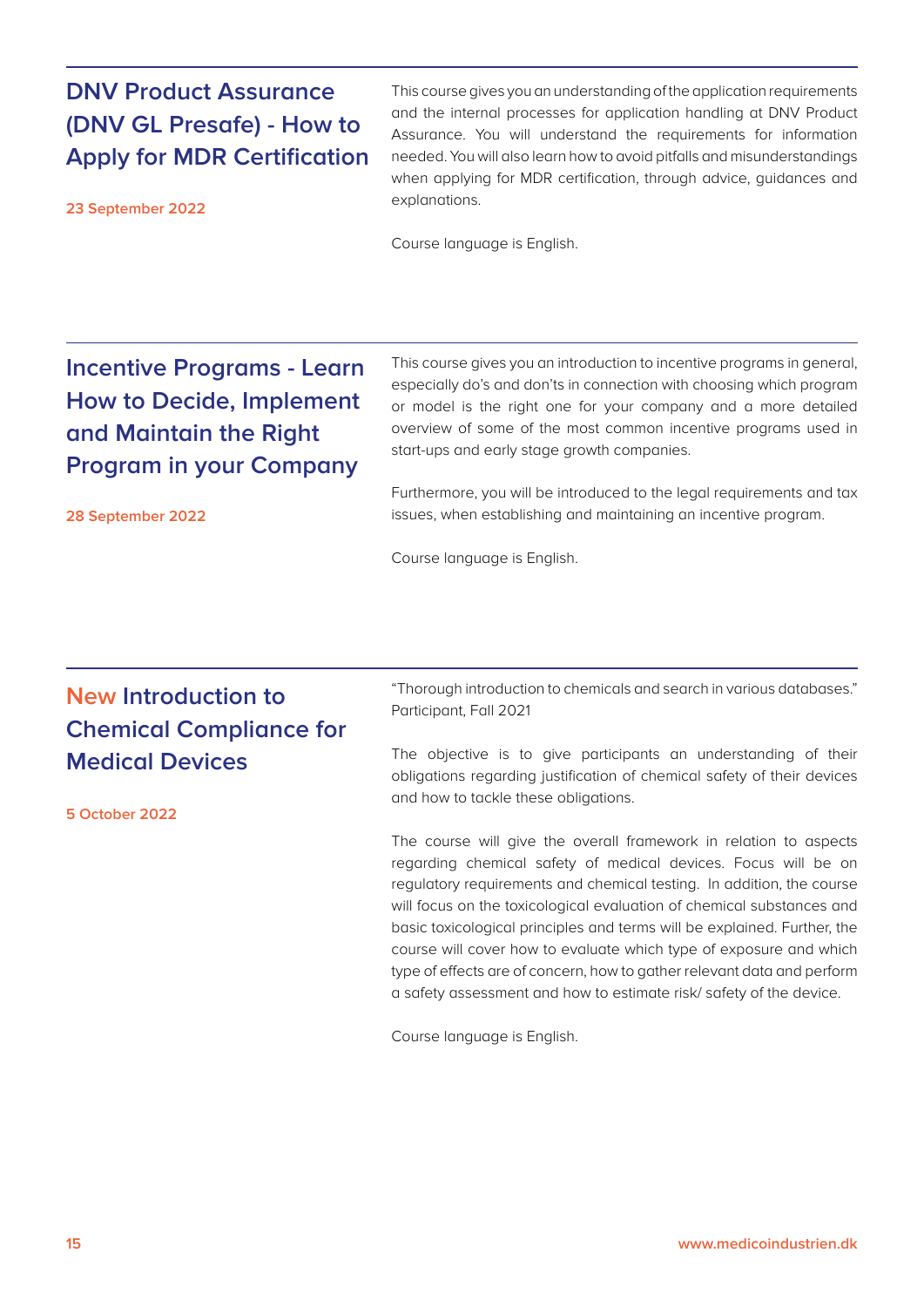### **New Update on China NMPA Regulation and Registration for Medical Devices with Case Studies**

**21-22 November 2022**

"The trainer was great at presenting the updates to the Chinese Regulation, as well as mentioning the nuances of the requirements and how these are interpreted." Participant, Fall 2021

The Chinese market becomes more and more important for medical device manufacturers due to its large volume. The NMPA registration process is very time and cost consuming. Also, China NMPA is updating the regulations very rapidly recently. This course aims to provide the participants with a deep understanding of the up-to-date NMPA regulatory policies and practical solutions to the problems of frequent occurrence during Chinese market entry.

Course language is English.

## **ANSI/UL 2900 Cybersecurity Testing for Medical Device Manufacturers**

**6-7 December 2022 - online course**

In this training program, we will describe and demonstrate the minimum set of cybersecurity testing activities recommended in the guidance documents. We will provide a description of the testing methods and their use in cybersecurity validation. We will identify the available tools to perform the tests and provide either live or video demonstration of the testing methods and outputs.

The testing methods will be mapped to best practice methods as well as to standards, including the IEC 62443 and ANSI/CAN/UL 2900 standards.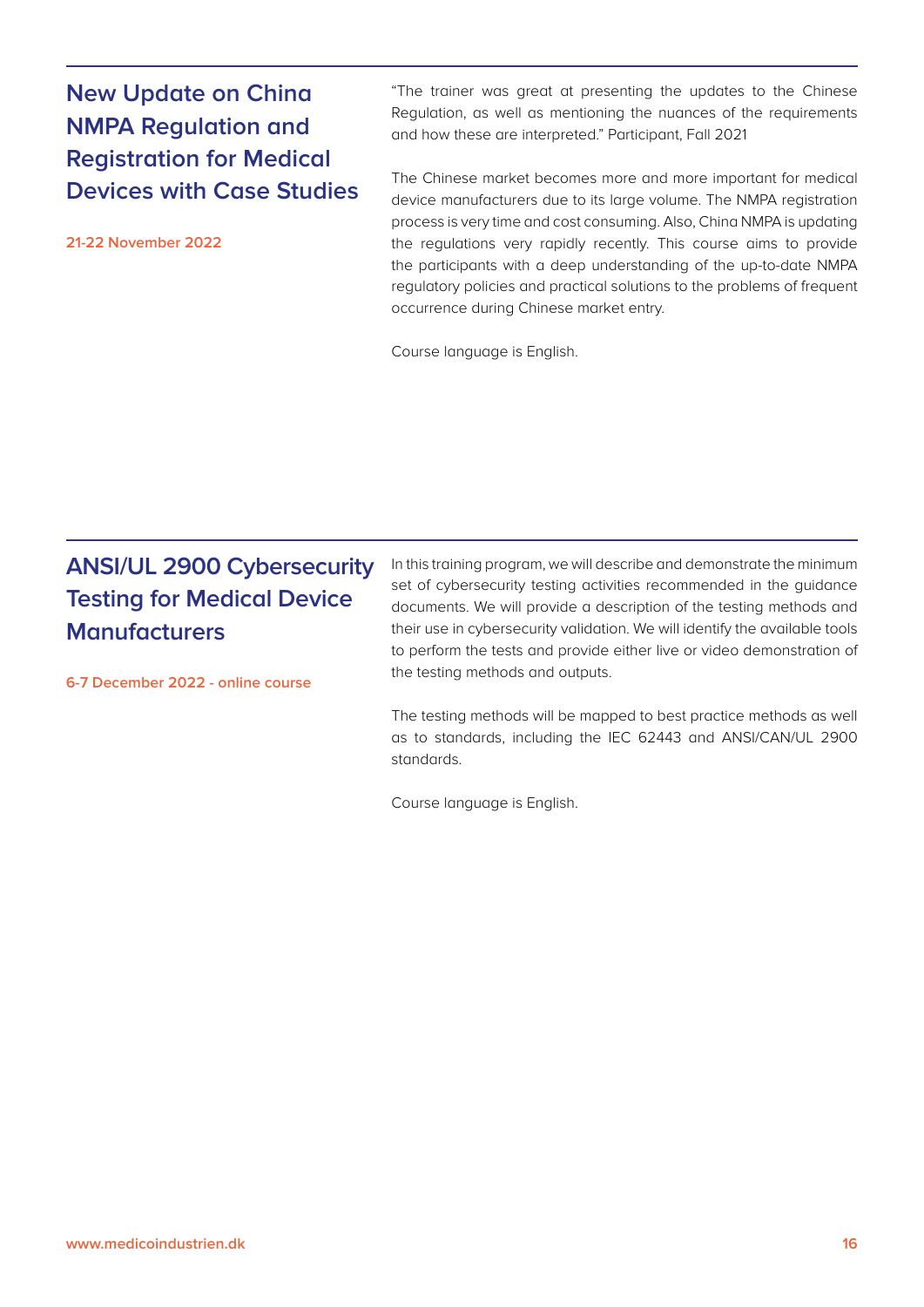

# **Salg og markedsføring af medicinsk udstyr**

## **Digital markedsføring af medicinsk udstyr**

**4. februar 2022 6. september 2022**

"God formidling og godt med brug af eksempler fra den virkelige verden. Inddragelse af kursisterne gjorde kurset endnu mere interessant." Deltager, efterår 2021

Formålet med kurset er, at du bliver i stand til at mestre reglerne inden for digital markedsføring af medicinsk udstyr. Du lærer at identificere problemstillinger i forbindelse med markedsføring af medicinsk udstyr, og du får håndgribelige værktøjer til at navigere i mulige løsninger.

Du får mulighed for at styrke din viden om, hvorledes digitale medier kan bruges lovligt i forbindelse med markedsføring og videregivelse af information om medicinsk udstyr. Derudover giver kurset dig et indblik i kommunikation mellem din virksomhed og sundhedspersoner.

### **Nyt Sundhedssystemets opbygning & Market Access**

**24.-25. marts 2022**

På kurset lærer du, hvordan man får medicinsk udstyr ud på det danske marked og ind i det danske sundhedsvæsen. Du lærer, hvordan sundhedsområdet er organiseret og finansieret samt om de økonomiaftaler, der danner rammen for indkøb af medicinsk udstyr. På kurset får du en grundig forståelse for de mange forskellige aktører på området, og hvilke aktører du med fordel har mulighed for at påvirke.

Du får kendskab til sundhedsøkonomiske modeller, beregninger og design af studier. Kurset sætter fokus på implementering og brug af relevant evidens i Market Access arbejdet, og på hvordan produkterne prisfastsættes.

## **New Digital Marketing of Medical Devices Abroad - Sweden, Germany and the USA**

**29 March 2022 - 1/2 day online course**

Gain insights from leading legal experts within the medical device industry on how to optimize your local footprint when marketing medical devices in Sweden, Germany and the USA. Due to the EU legal framework, many online advertising activities will be covered by the principle of 'home country control' (i.e. laws not stricter than those in the country where the company is established). That said, there are many online/cross-border marketing activities not covered by the home country control-principle and there are also exceptions to this under national law.

The purpose of this course is to provide you a high-level overview of relevant rules to consider when structuring a marketing strategy to reach Sweden, Germany and the USA, including how these rules are enforced by the local regulators.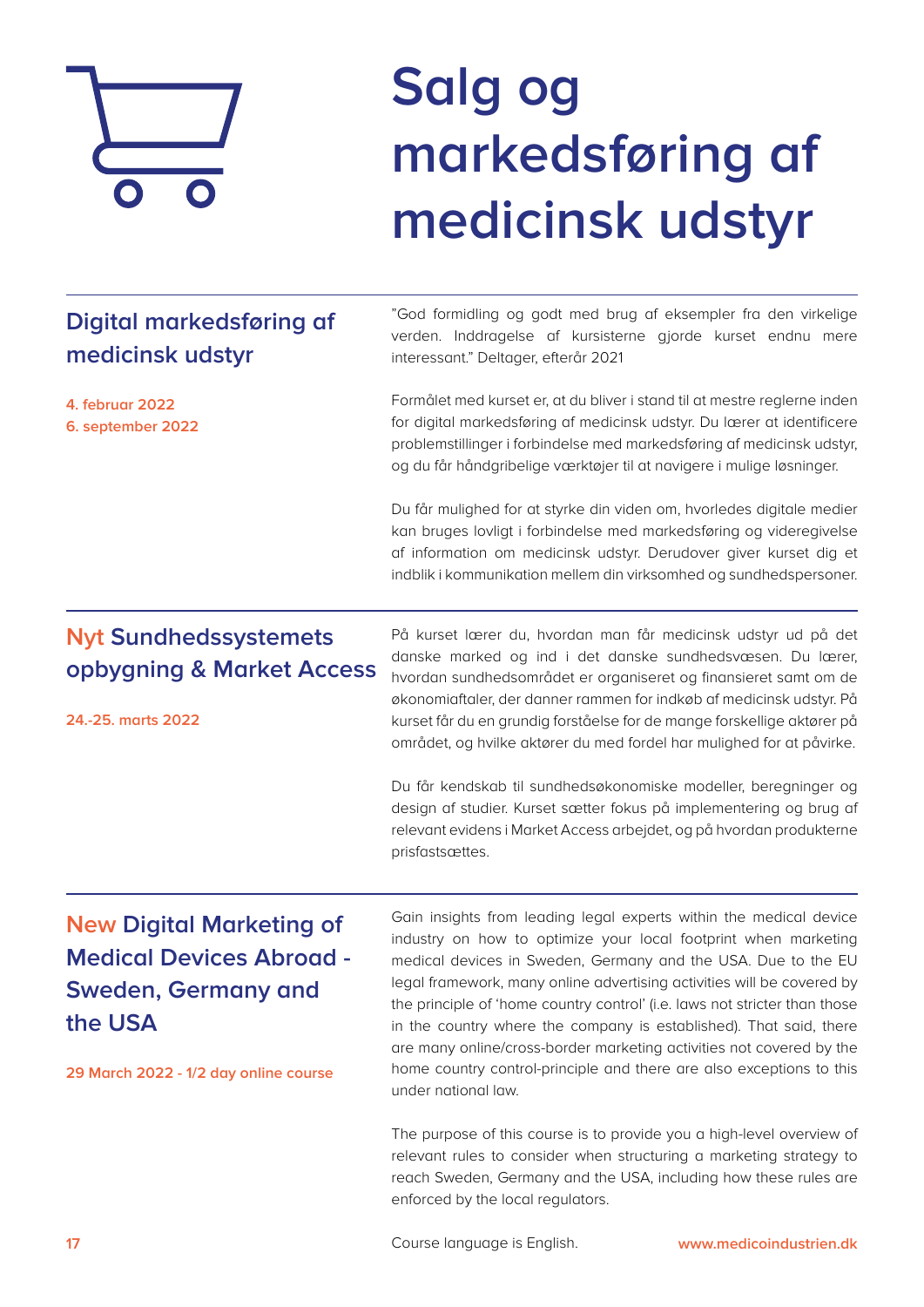### **New Digital Marketing of Medical Devices Abroad - Norway, United Kingdom and France**

**22 April 2022 - 1/2 day online course**

Gain insights from leading legal experts within the medical device industry on how to optimize your local footprint when marketing medical devices in Norway, United Kingdom and France. Due to the EU legal framework, many online advertising activities will be covered by the principle of 'home country control' (i.e. laws not stricter than those in the country where the company is established). That said, there are many online/cross-border marketing activities not covered by the home country control-principle and there are also exceptions to this under national law.

The purpose of this course is to provide you a high-level overview of relevant rules to consider when structuring a marketing strategy to reach Norway, United Kingdom and France, including how these rules are enforced by the local regulators.

Course language is English.

### **Regler om reklame, tilknytning og økonomiske fordele**

**22. juni 2022 12. december 2022** "Det var spændende at høre om lovgivningen direkte fra kilden - Lægemiddelstyrelsen. Generelt godt og informativt indhold, og dejligt med mulighed for at stille spørgsmål." Deltager, forår 2021

På kurset vil du høre Lægemiddelstyrelsen give en opdatering på reglerne om gennemsigtighed omkring samarbejdet mellem læger, tandlæger, sygeplejersker og apotekere og øvrige sundhedsfaglige grupper og medicoindustrien. Du bliver klædt på til at kunne håndtere de nye regler, og hvordan du skal agere som aktør på området fremover. Kurset tager udgangspunkt i de danske reklameregler for medicinsk udstyr og sætter fokus på reglerne for økonomiske fordele til de sundhedsfaglige personalegrupper. Kurset sætter også fokus på de nye regler for tilknytning mellem medicoindustrien og visse sundhedsfaglige personalegrupper, samt hvordan disse tilknytningsforhold skal indberettes.

## **Reimbursement as a Driver for Commercial and Clinical Strategies**

**19 December 2022**

"Good introduction to the subject, good interaction with the other participants." Participant, Spring 2021

This is a full day in which attendees will focus on what the concept behind reimbursement is, who the key market decision-makers are and what their needs are, and how reimbursement drives commercial and strategic strategies. Attendees will understand the process to maximize the efficiency (return on investment) of commercial and clinical strategies towards reimbursement. This means developing a process that will generate measurable positive results for a medical company that intends to sell its products into the market.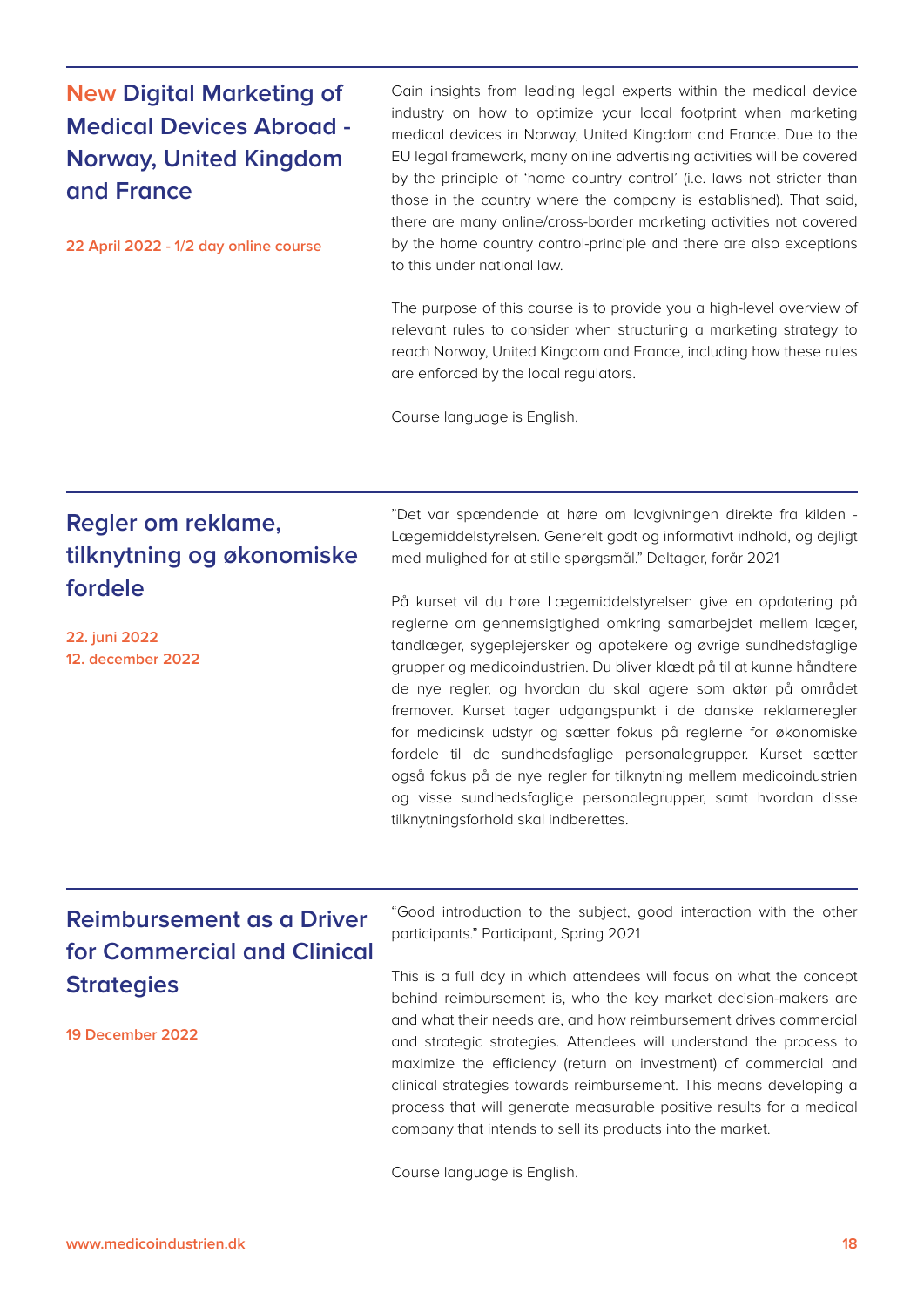**"Vi kom hele vejen rundt omkring produkternes udvikling, krav og markedsføring, kroppens anatomi og fysiologi samt hvordan produkterne afhjælper problemer i kroppen. Har givet et rigtig godt indblik i, alt andet omkring et medicinsk udstyr, end den del jeg selv sidder med"**

Deltager i kurset "Introduktion til medicobranchen", 2021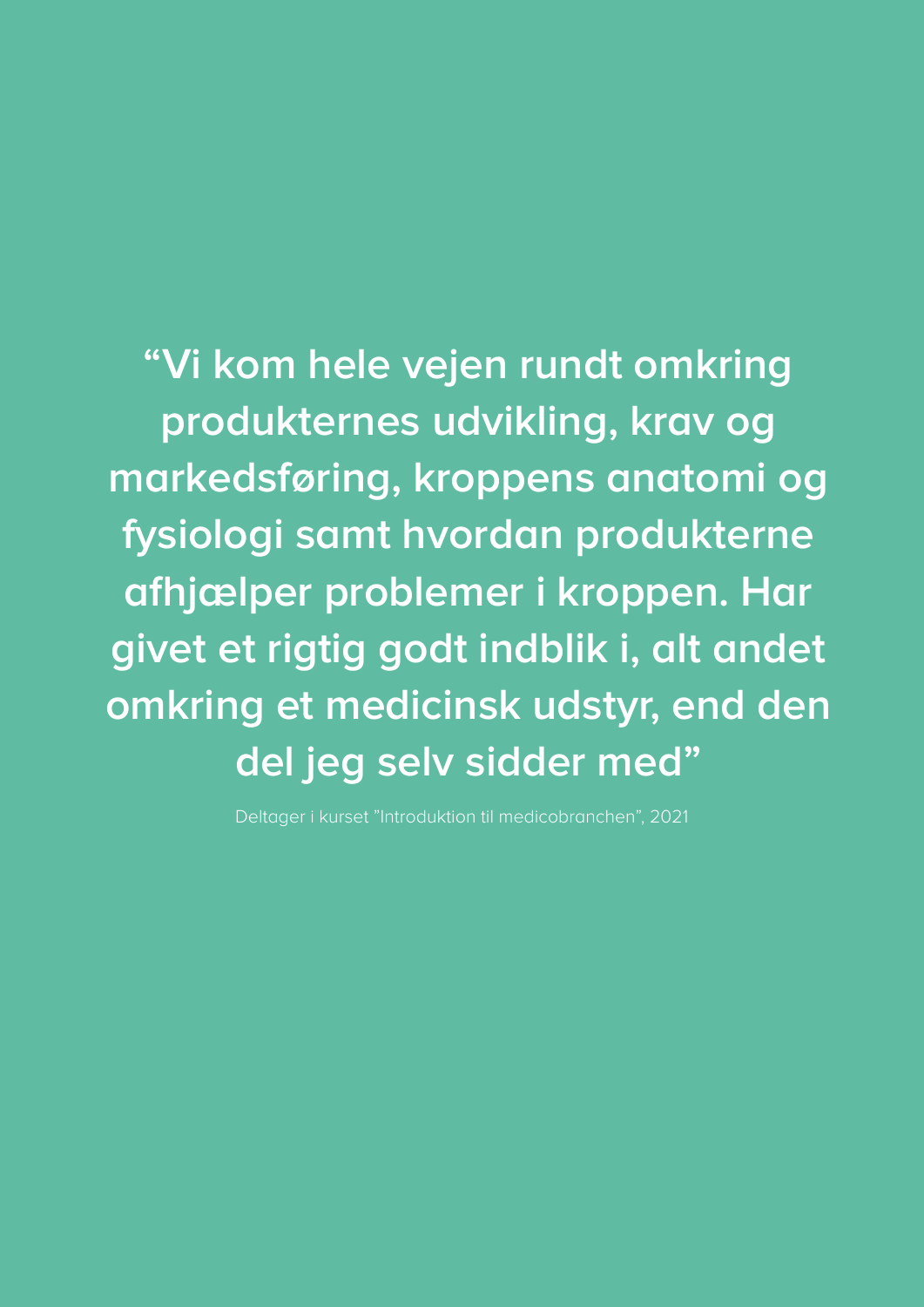

## **Øvrige**

### **Introduktion til medicobranchen**

**27.-29. april 2022 26.-28. oktober 2022**

"God og relevant undervisning. Gode kompetente undervisere, som tydeligt brænder for deres fag. God tid og mulighed for at netværke med andre kursister." Deltager, efterår 2021

Kurset er udviklet for at give nye medarbejdere et overblik over medicobranchen og henvender sig bredt til alle, der har brug for indsigt i branchen og en forståelse for de metoder, relationer og lovkrav, der er essentielle for at agere i medicobranchen.

Undervisningen varetages af fagfolk fra branchen, der hver især giver indlæg om deres faglige områder – fra idé til produktudvikling, til produktion til salg og markedsføring. Undervisningen krydres med små workshops og opgaver.

### **Anatomi, fysiologi og sygdomslære**

**5.-6. maj 2022**

"Meget inspirerende underviser. God til at formidle stoffet, som for mig er svært." Deltager, forår 2021

Kurset vil give et overblik over og en forståelse for menneskets opbygning og funktion hos raske og syge mennesker. Du lærer, hvordan den raske krop er opbygget og fungerer, og hvordan kroppen fungerer, når den ikke er rask.

Du hører om nogle af de hyppigt forekommende akutte og kroniske somatiske sygdomme i det danske sundhedsvæsen. Du lærer, hvordan sygdomsprocesser manifesterer sig klinisk og paraklinisk, og hvilke årsager kendes samt relevante muligheder for diagnostik, behandling og forebyggelse.

Målgruppen er alle, som ikke har en sundhedsfaglig baggrund.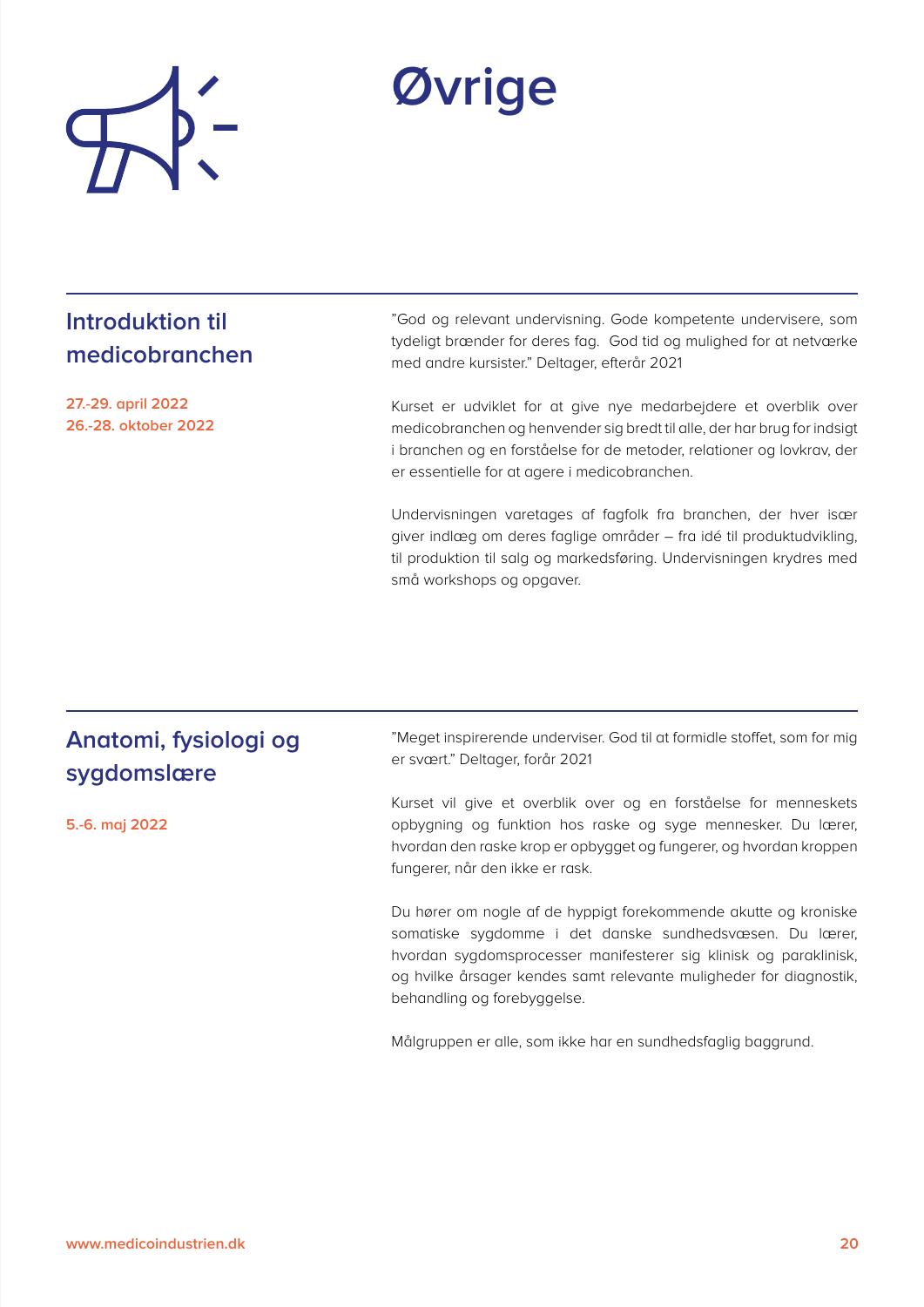### **New Industrial Sterilization of Medical Devices - An Introduction to the Practical Approach of Sterilization**

**7 June 2022**

The course gives a basic introduction to industrial sterilization of medical devices. The course will focus on the different industrial sterilization methods used for medical devices but also briefly describe other sterilization methods used within the medical device industry. The key purpose of the course is to make the participants able to make a qualified initial choice of the most suitable sterilization method for their device in question.

The course will look into the most common design challenges related to sterilization and will make the participants able to understand the implications of the choice of materials. On an overall level, the course will give input to sterilization validation approach, and will give the participants a practical insight to sterilization project management. Finally, the course will give an overview of the key international standards within sterilization including other associated sterilization relevant standards.

Course language is English

## **Personlig beskyttelse for tenikere – afbrydelse af smitteveje**

**2. september 2022**

"Kurset dækker to vigtige områder i mit daglige arbejde, som ikke nødvendigvis har så stor fokus til dagligt. God info og tid til spørgsmål." Deltager

Kurset består af 2 dele: Generel hygiejne & strålehygiejne. Deltagerne opnår viden om smittekilder, smitterisici samt metoder til, hvordan de kan undgå at blive smittet og afbryde smitteveje. Desuden får deltagerne viden om faremærker, personlig beskyttelse og adfærd på sygehuset samt strålebeskyttelse.

Kurset henvender sig til serviceteknikere, røntgenteknikere og andet teknisk personale, der har ansvar for installation, vedligeholdelse og reparation af medicinsk udstyr.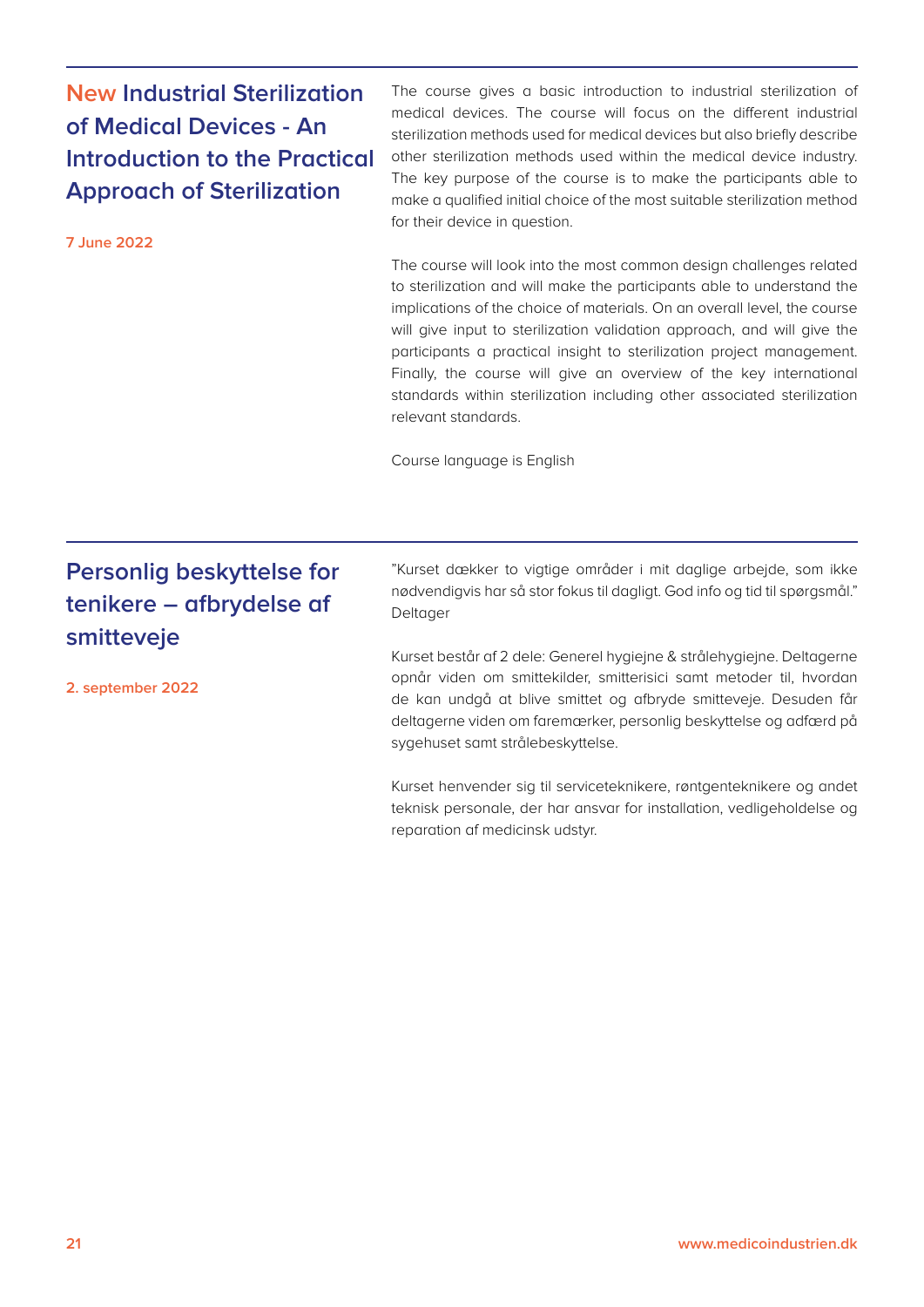

# **Virksomhedsinterne kurser**

#### **Skræddersyede kurser**

Medicoindustrien udvikler og gennemfører i stigende grad også virksomhedsinterne kurser.

Kurserne skræddersyes specifikt efter virksomhedens behov og giver mulighed for frie diskussioner om konkrete problemstillinger. Den stigende efterspørgsel på virksomhedsspecifikke kurser begrundes ofte med behov for optimering af de ressourcer, der er til rådighed for efteruddannelse og ønsket om at frigøre interne ressourcer. Hvad enten I vælger at afholde et virksomhedsinternt kursus med samme indhold som vores åbne kurser, eller I vælger et tilpasset kursus, så hjælper vi med at tilrettelægge og gennemføre kurset, så I får et målrettet og sammenhængende kompetenceudviklingsforløb.

Jeres udbytte:

- Medarbejdere får samme kompetenceløft samtidigt
- Tilpasset indhold i forhold til uddannelsesniveau, ønsker og behov
- Målrettet undervisning i forhold til egne strategier og værdier
- Trygge rammer for at arbejde med konkrete og fortrolige opgaver
- Styrket intern kommunikation, samarbejde og kultur
- Fælles sprog og retningslinier

### **Next level Design Control – in-depth and customized internal course**

Are you struggling with design control in your company, or do you wish you could develop products with a shorter time to market or improve your working methods while maintaining compliance?

Medicoindustrien offers a company internal Design Control course focusing on using the company's procedures as effectively as possible. Compared to the open course, this course is more in-depth with your own procedures, and it is customized to your needs.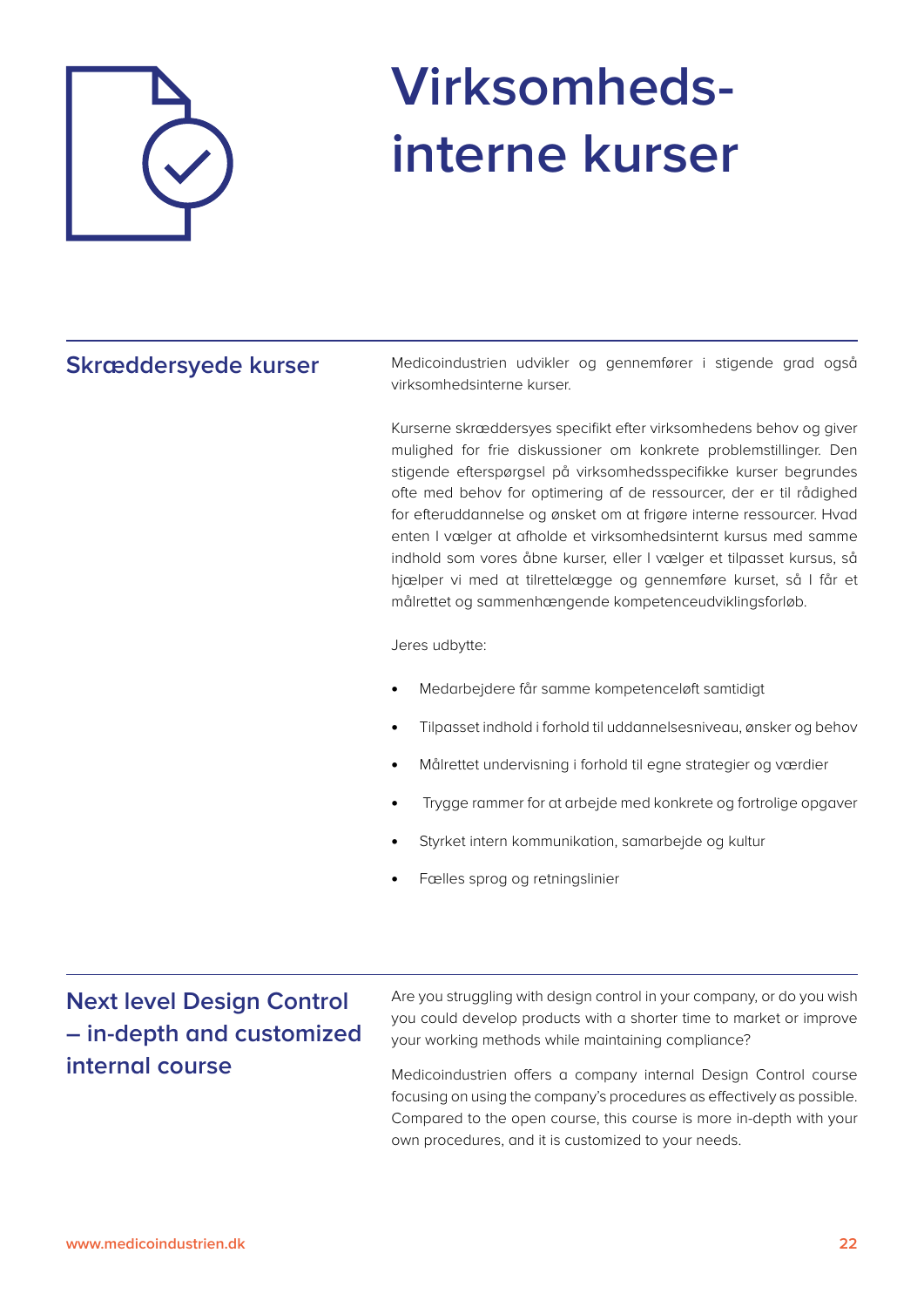This internal course includes best practices and comparisons with how you work, which facilitates finding areas to improve and suggestions on improvements regarding processes and procedures. The course assumes that access is given to procedures to allow for customization of the course.

#### **Content**

- Project process and design control
- Establishing design inputs
- Design transfer
- Design verification and validation
- Integration of risk management and usability engineering

#### **Target group**

Project Managers, Design Engineers with an interest in the product development process, process owners and QA personnel.

Participants who have participated in the Design Control course.

#### **Advanced Process Validation – company internal course**

This is an advanced class for process validation, customized on your company needs. If you have already acquired the basic principles of process validation and you want a one-to-one, hands-on deeper review of your procedures, protocols and reports, Medicoindustrien offers this two-day internal course at your location.

The first part of the course will be spent visiting the manufacturing areas where production processes take place. The purpose of this initial tour is to see the processes so the course can focus on discussion and evaluation of your specific processes rather than being generic. Afterwards, the process validation course will be interactively focused on your processes and products.

#### **Content**

The course will focus on:

- Plant tour on your location
- Document review: Procedures, protocols and reports
- Discussion and workshop on areas of improvement and Q&A session

#### **Target group**

Company functions such as Manufacturing, Maintenance, Process Engineering, QA and R&D could benefit from this on-site, mockinspection style, review of company procedures and practices.

Participants should have participated in the Process Validation course.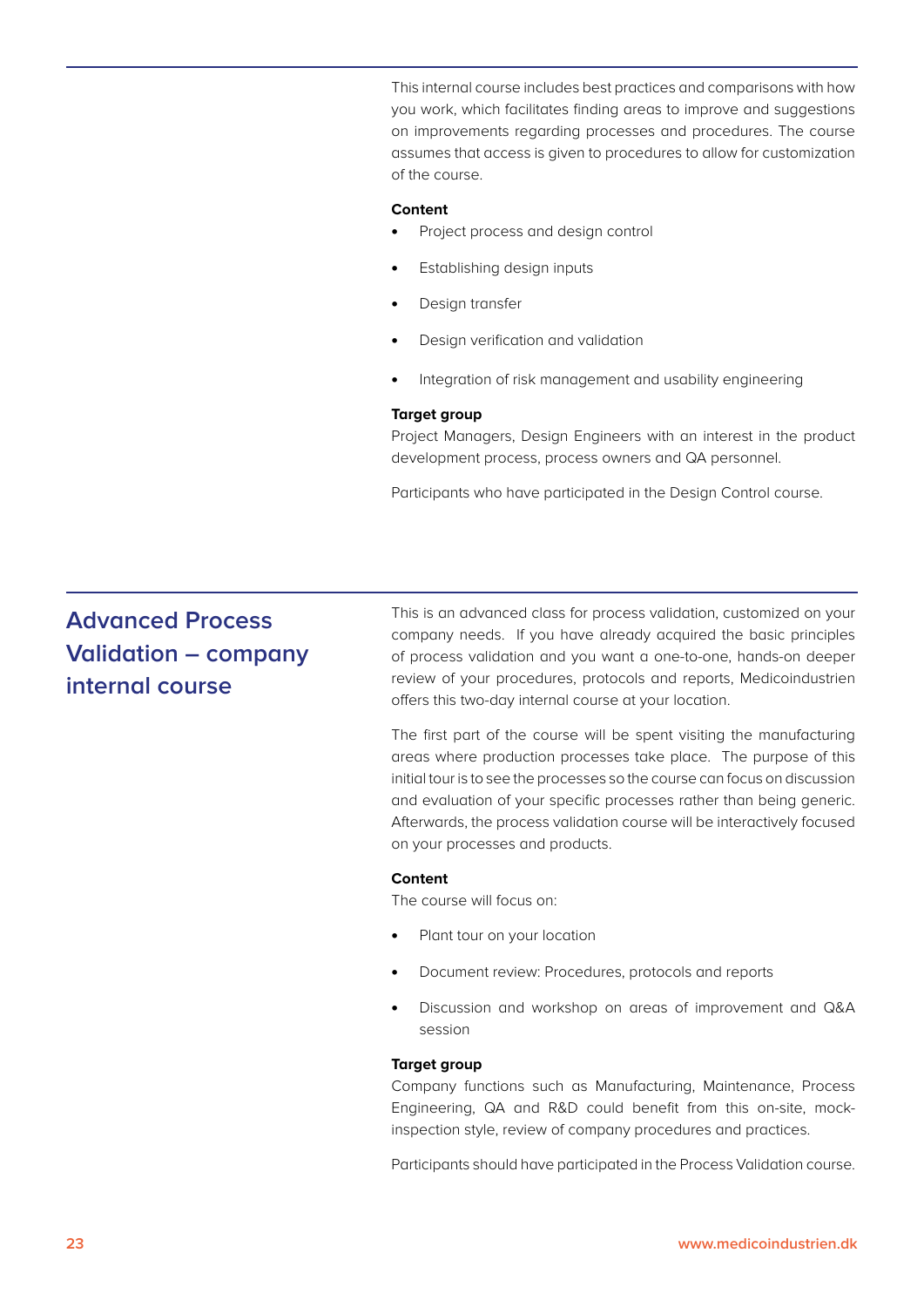## **"Engagerede undervisere, som på relativ kort tid skulle give introduktion og indblik i kompliceret stof. De medbragte mange gode overvejelser og gav lyst til at dykke dybere ned i materialet. Godt udgangspunkt for videre arbejde med emnet"**

Deltager i uddannelsen "Medtech RA Officer", 2021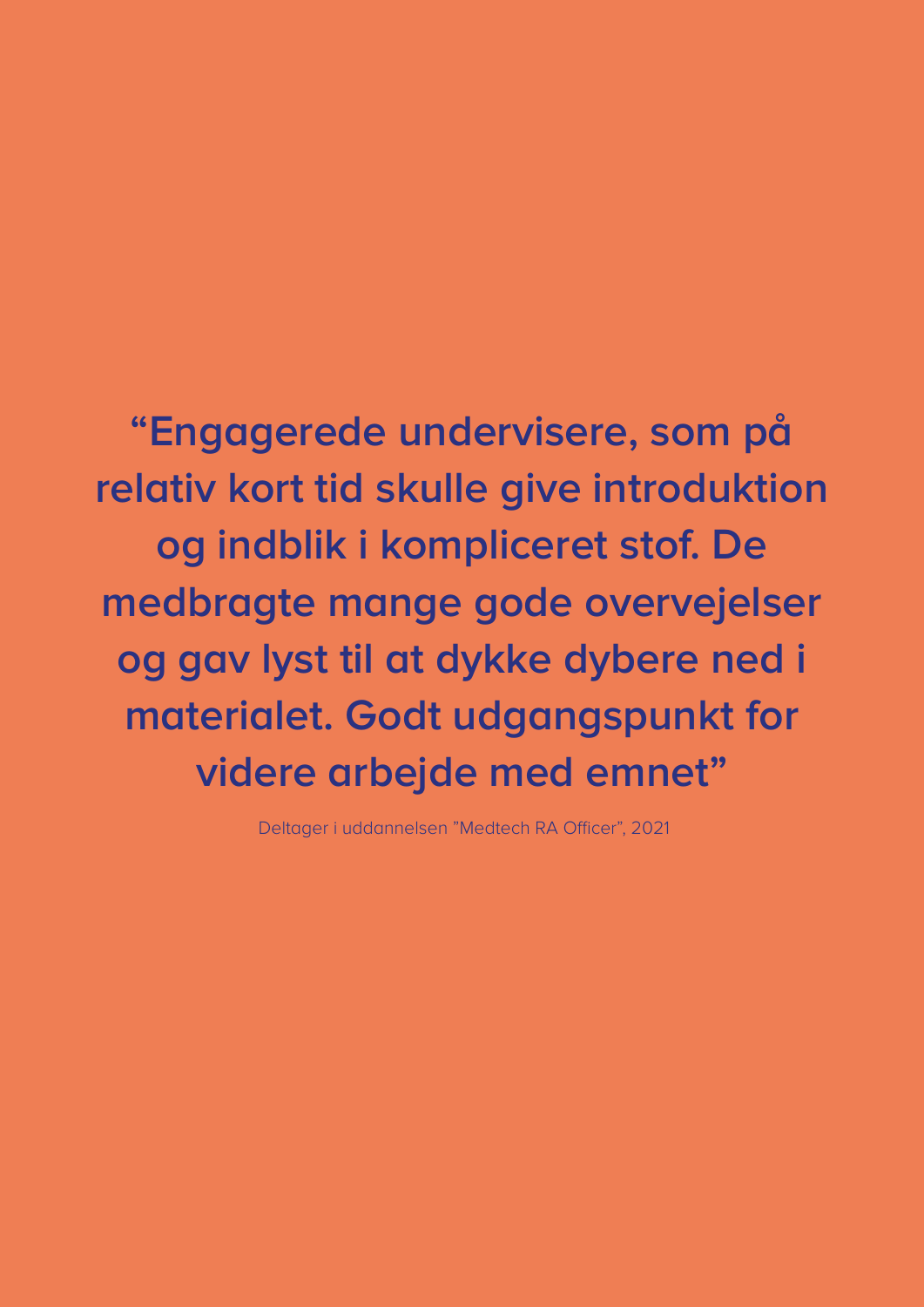

# **Uddannelser**

## **Medtech Market Access Officer 2023**

#### **(tidl. Medicokonsulent)**

**Modul 1: 28.-29. august 2023 + 11.-12. september 2023 Eksamen 6. oktober 2023 Modul 2: 9.-10. oktober 2023 Eksamen 3. november 2023 Modul 3: 6.-7. november 2023**

**Eksamen 1. december 2023**

"Hvad var godt: Overblikket, fordybelsen, læringen, underviserne, materialet, kursisterne, eksamen og maden." Deltager, efterår 2021

Uddannelsen gør dig i stand til at imødekomme de stadigt stigende krav fra hospitaler og indkøbere om faglighed, dokumentation og professionalisme i salgsrelationerne mellem leverandører og indkøbere af medicinsk udstyr.

Uddannelsen giver:

- Almen viden om og forståelse for anatomi, fysiologi og sygdomslære
- Overblik over opbygningen af det danske sundhedssystem
- Market Access du lærer, hvordan man får medicinsk udstyr ud på det danske marked og ind i det danske sundhedsvæsen
- Kendskab til lovgivning og regler for medicinsk udstyr

Uddannelsen forløber henover 6 måneder og består af 3 moduler:

#### **Modul 1 - Anatomi, fysiologi og sygdomslære**

Du får almen viden om og forståelse for den menneskelige organismes opbygning og funktion hos raske og syge mennesker.

Du hører om nogle af de hyppigt forekommende akutte og kroniske somatiske sygdomme i det danske sundhedsvæsen. Du lærer, hvordan sygdomsprocesser manifesterer sig klinisk og paraklinisk, og hvilke årsager kendes samt relevante muligheder for diagnostik, behandling og forebyggelse.

#### **Modul 2 - Sundhedssystemets opbygning & Market Access**

Du hører, hvordan man får medicinsk udstyr ud på det danske marked og ind i det danske sundhedsvæsen. Du lærer, hvordan sundhedsområdet er organiseret og finansieret samt om de økonomiaftaler, der danner rammen for indkøb af medicinsk udstyr. Du får kendskab til sundhedsøkonomiske modeller, beregninger og design af studier. Uddannelsen sætter fokus på implementering og brug af relevant evidens i Market Access arbejdet og på, hvordan produkterne prisfastsættes.

#### **Modul 3 - Lovgivning i forbindelse med godkendelse og salg af medicinsk udstyr**

Du får kendskab til og forståelse for godkendelsesregler samt regler for markedsføring og salg af medicinsk udstyr. Du lærer om aftale- og købeloven, markedsføringsloven samt udbudsreglerne for medicinsk udstyr.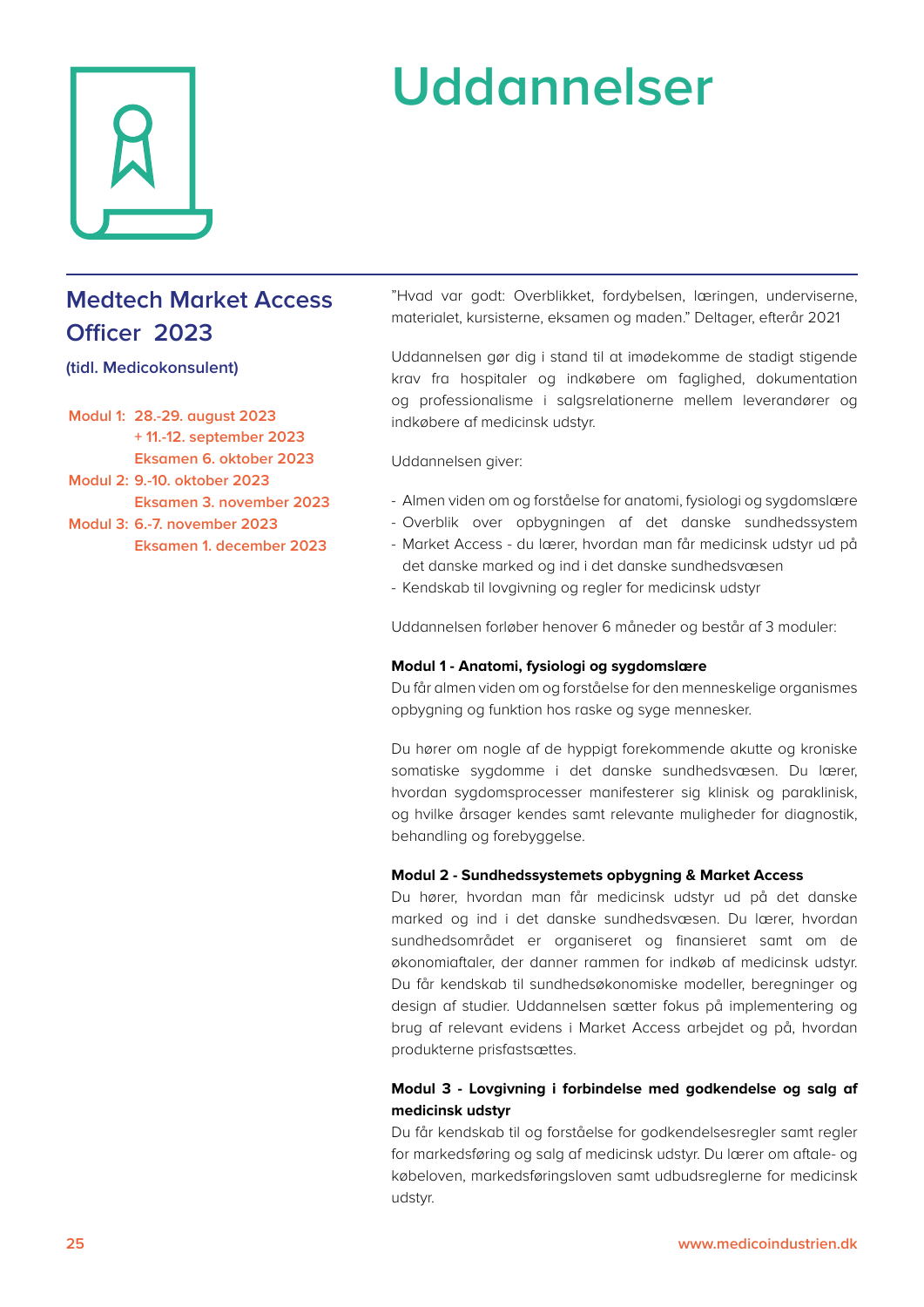#### **MedTech RA Officer 2022**

**Tilvalgsmodul 1: 5.-6. maj 2022 Modul 2: 18.-20. maj 2022 Modul 3: 9.-10. juni 2022 Eksamen 24. juni 2022**

"Vi kom igennem rigtig mange emner trods den korte tid. Underviserne er meget dygtige til at forklare tingene på en pædagogisk måde og er åbne overfor alle spørgsmål." Deltager, 2021

Formålet med uddannelsen er at give dig et bredt overblik over de regulatoriske aspekter, som knytter sig til medicinsk udstyr og medicinsk udstyr til in vitro-diagnostik, på et grundlæggende niveau. Du får en række regulatoriske kompetencer, som er helt essentielle for at kunne arbejde i og forstå medicobranchen.

På uddannelsen får du viden om og forståelse for den menneskelige organismes opbygning og funktion hos raske og syge mennesker.

Der sættes fokus på, hvordan du understøtter udvikling af personsikkert medicinsk udstyr ved at arbejde efter et kvalitetsledelsessystem. Du lærer, hvordan kvalitetsledelsessystemer til medicinsk udstyr er opbygget, hvilke handlinger der skal fortages for at opnå denne sikkerhed, og hvorfor markedsovervågning efterfølgende er lovpligtig.

Du får kendskab til forskellige typer af materialer og til kravene til klinisk evaluering. Du lærer om kravene til en klinisk evalueringsrapport, herunder hvordan en litteratursøgning skal dokumenteres. Derudover får du en introduktion til kliniske afprøvninger og hvilke regler, der gælder på dette område samt en introduktion til brugervenlighedsstudier, og hvordan de adskiller sig fra kliniske studier.

#### **Indhold**

Uddannelsen består af 3 moduler, hvor det 1. modul er et frivilligt tilvalgsmodul. Uddannelsen forløber hen over to måneder og afsluttes med en skriftlig eksamen. Tilvalgsmodulet er målrettet de deltagere, som ikke har en sundhedsfaglig baggrund, og som har brug for grundlæggende viden inden for anatomi, fysiologi og sygdomslære.

Tilvalgsmodul 1: Anatomi, fysiologi og sygdomslære Modul 2: Det europæiske godkendelsessystem for medicinsk udstyr og medicinsk udstyr til in vitro-diagnostik Modul 3: Materialer og klinisk evaluering Eksamen

Uddannelsen er målrettet de særlige problemstillinger, som gælder på det regulatoriske område i medicoindustrien og indeholder praktiske eksempler og øvelser.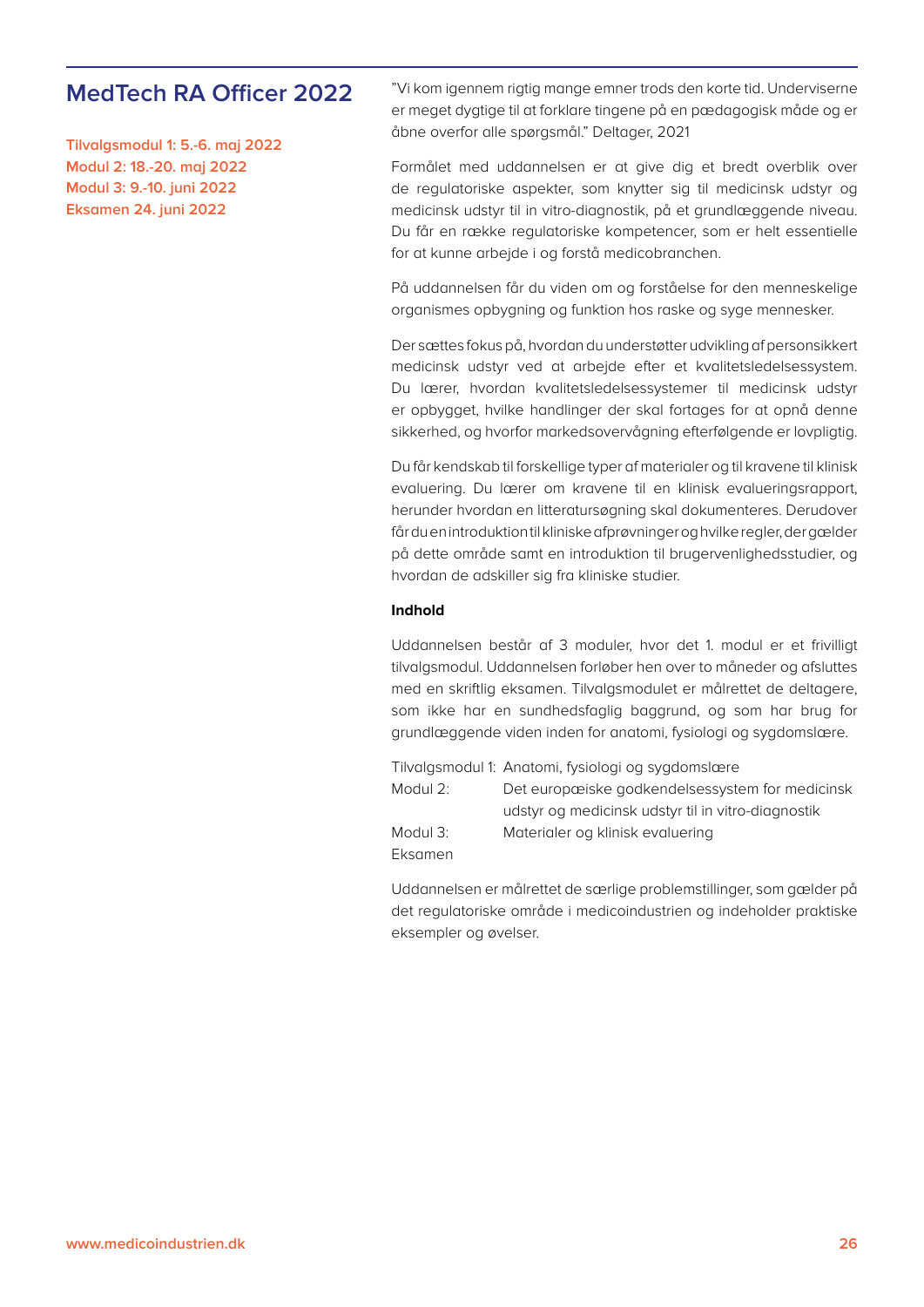

# **Online kurser i Medicoindustrien**

#### **Partnerskab med WMDO**

Medicoindustrien har indgået et strategisk partnerskab med WMDO – som er den førende globale udbyder af online medtech kurser – om at udbyde online kurser indenfor medico området.

Partnerskabet tilbyder danske medicovirksomheder adgang til WMDO's omfattende katalog af online kurser igennem Medicoindustrien. Du vil finde et omfattende katalog med mere end 200 online kurser indenfor pre-clinical, clinical evaluation, regulatory affairs, quality assurance, health economics and reimbursement, combination products and start-ups & business ethics.

Medicoindustrien er eksklusiv partner til WMDO i Danmark og er glade for at kunne tilbyde vores medlemmer og ikke-medlemmer adgang til relevante online kurser, som et supplement til vores i forvejen store og brede palette af kurser og uddannelser.

Du vil opnå en fordelagtig rabat på 10%, som kun er mulig igennem dette partnerskab.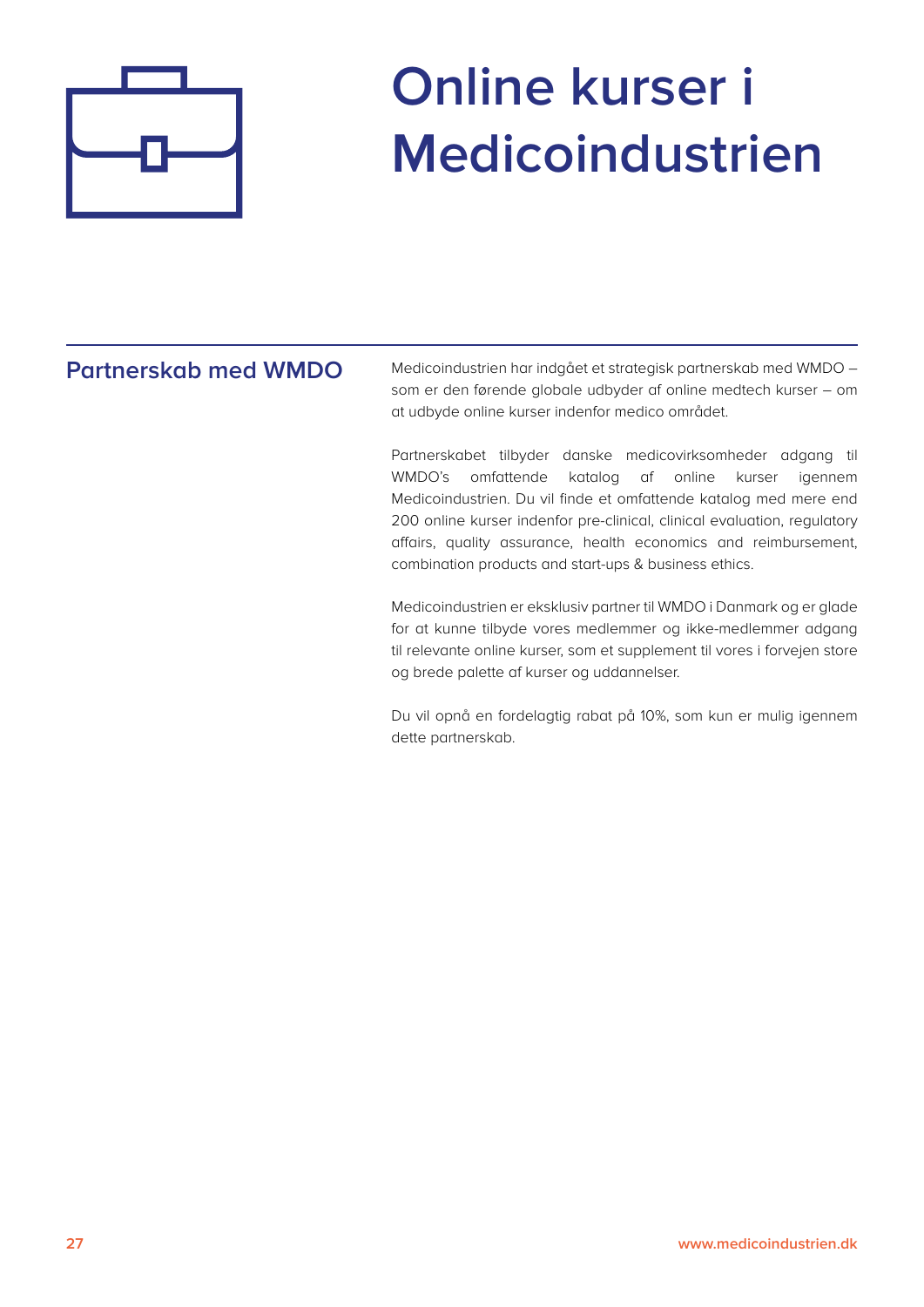## **Medicoindustrien udbyder løbende højaktuelle seminarer**

Følg med på [www.medicoindustrien.dk](http://www.medicoindustrien.dk) under Academy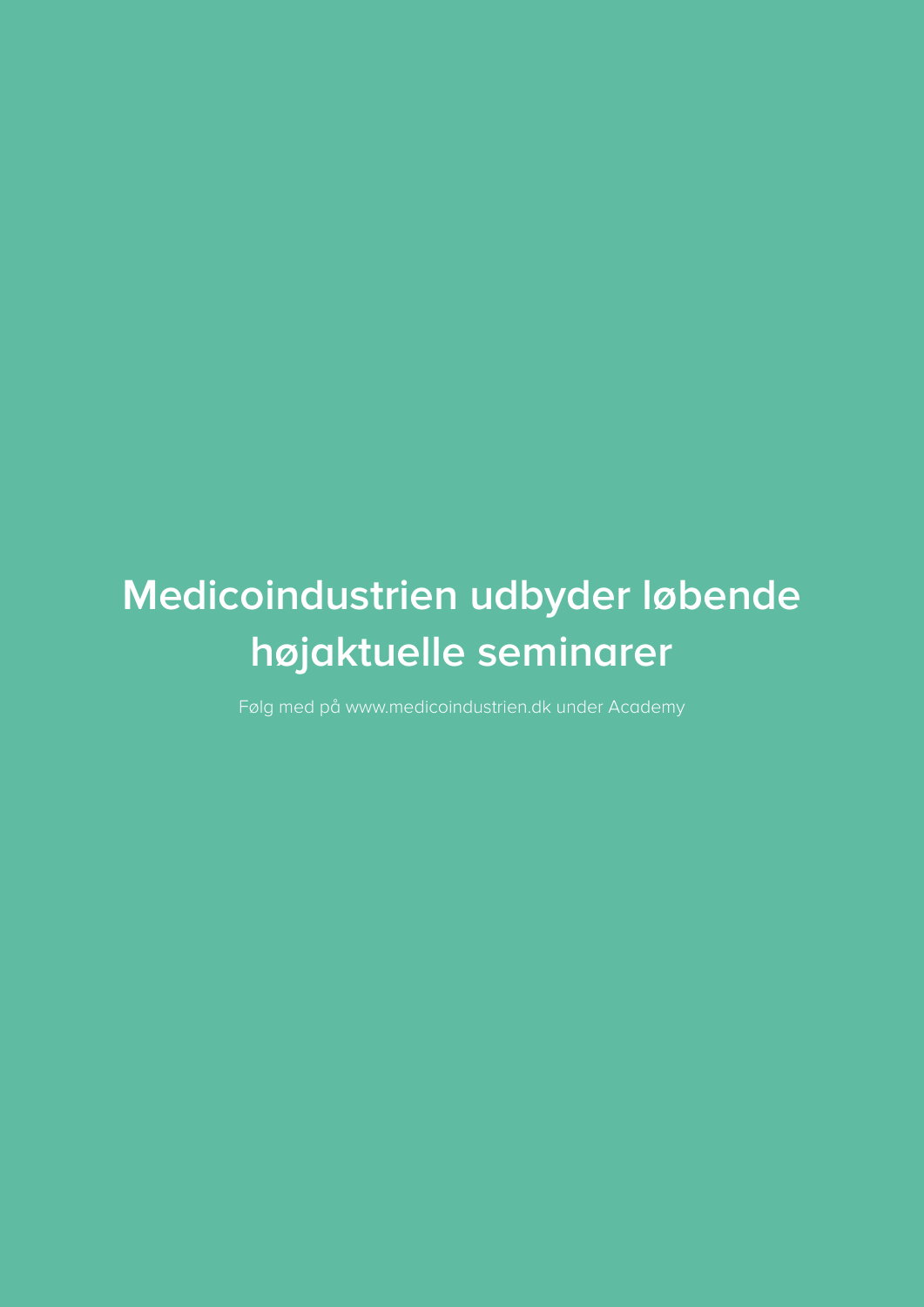| Kurser                                                                                                               | Dato                  | Varighed         | Pris: medlem/<br>ikke-medlem |
|----------------------------------------------------------------------------------------------------------------------|-----------------------|------------------|------------------------------|
| <b>Economic Operators</b>                                                                                            | 12. januar            | 1 dag            | 5.650/8.690                  |
| <b>MDD to MDR Transition Online course</b>                                                                           | 2. - 3. februar       | 2 dage           | 10.180/15.640                |
| Digital markedsføring af medicinsk udstyr                                                                            | 4. februar            | 1 <sub>dag</sub> | 5.650/8.690                  |
| Person Responsible for Regulatory Compliance acc. to MDR/IVDR                                                        | 7. februar            | 1 dag            | 5.650/8.690                  |
| IEC 60601 - How to Apply Safety and Risk Management to Medi-                                                         | 10. - 11. februar     | 2 dage           | 10.180/15.640                |
| cal Electrical Equipment and Systems Online course                                                                   |                       |                  |                              |
| Brugervejledning til medicinsk udstyr                                                                                | 28. februar - 1.marts | 2 dage           | 11.300/17.380                |
| Introduktion til UDI (Unique Device Identification) - identifikation<br>og mærkning af medicinsk udstyr              | 1. marts              | 1 dag            | 5.650/8.690                  |
| Persondatareglerne i medicovirksomheder - nye afgørelser og                                                          | 4. marts              | $1/2$ dag        | 2.830/4.350                  |
| spørgsmål                                                                                                            |                       |                  |                              |
| MDR Auditing - Training of Internal Auditors in<br><b>Relation to MDR Online course</b>                              | 7. marts              | 1 dag            | 5.090/7.820                  |
| ISO 13485 and Quality Management for Medical Devices / Internal 9. - 11. marts<br><b>Auditing</b>                    |                       | 3 dage           | 16.950/26.070                |
| <b>Technical Documentation for Medical Devices according to MDR</b><br>Online course                                 | 14. marts             | 1 <sub>dag</sub> | 5.090/7.820                  |
| <b>Medical Device Usability</b>                                                                                      | 21. - 22. marts       | 2 dage           | 11.300/17.380                |
| Planning an Effective Post Market Surveillance Program for<br><b>Medical Devices</b>                                 | 23. marts             | 1 <sub>dag</sub> | 5.650/8.690                  |
| Sundhedssystemets opbygning & Market Access                                                                          | 24. - 25. marts       | 2 dage           | 11.300/17.380                |
| Digital Marketing of Medical Devices Abroad - Sweden, Germany<br>and the USA Online course                           | 29. marts             | $1/2$ dag        | 2.550/3.910                  |
| <b>Design Control</b>                                                                                                | 30. - 31. marts       | 2 dage           | 11.300/17.380                |
| Software as Medical Device and Quality Management                                                                    | 4. - 5. april         | 2 dage           | 11.300/17.380                |
| Implementation of the IVDR for CE Marking Online course                                                              | 11. - 13. april       | 3 dage           | 15.270/23.460                |
| Implementation of the MDR for CE Marking Online course                                                               | 11. - 13. april       | 3 dage           | 15.270/23.460                |
| Training of Internal Auditors in relation to Country Specific<br>Requirements within the MDSAP Program Online course | 20. april             | 1 <sub>dag</sub> | 5.090/7.820                  |
| Digital Marketing of Medical Devices Abroad - Norway,<br>United Kingdom and France Online course                     | 22. april             | 1/2 dag          | 2.550/3.910                  |
| Introduktion til medicobranchen                                                                                      | 27. - 29. april       | 3 dage           | 8.780/13.510                 |
| Anatomi, fysiologi og sygdomslære                                                                                    | 5. - 6. maj           | 2 dage           | 11.300/17.380                |
| <b>Process Validation</b>                                                                                            | 9. - 10. maj          | 2 dage           | 11.300/17.380                |
| Clinical Evaluation for Medical Devices in Europe and International<br>Approach                                      | 11. - 12. maj         | 2 dage           | 11.300/17.380                |
| IEC 62304: Software Lifecycle                                                                                        | 16. - 17. maj         | 2 dage           | 11.300/17.380                |
| <b>Project Management for Product Development of Medical Devices</b>                                                 | 23. - 25. maj         | 3 dage           | 16.950/26.070                |
| Cybersecurity Risk Management & Introduction to AAMI TIR57                                                           | 30. - 31. maj         | 2 dage           | 11.300/17.380                |
| FDA Regulation of Medical Devices: Recent FDA Guidance<br><b>Documents</b>                                           | 30. - 31. maj         | 2 dage           | 11.300/17.380                |
| Praktisk gennemførelse af risikoanalyser ved produktudvikling                                                        | 1. - 2. juni          | 2 dage           | 11.300/17.380                |
| GDPR - praktiske udfordringer i medicovirksomheder                                                                   | 3. juni               | 1 dag            | 5.650/8.690                  |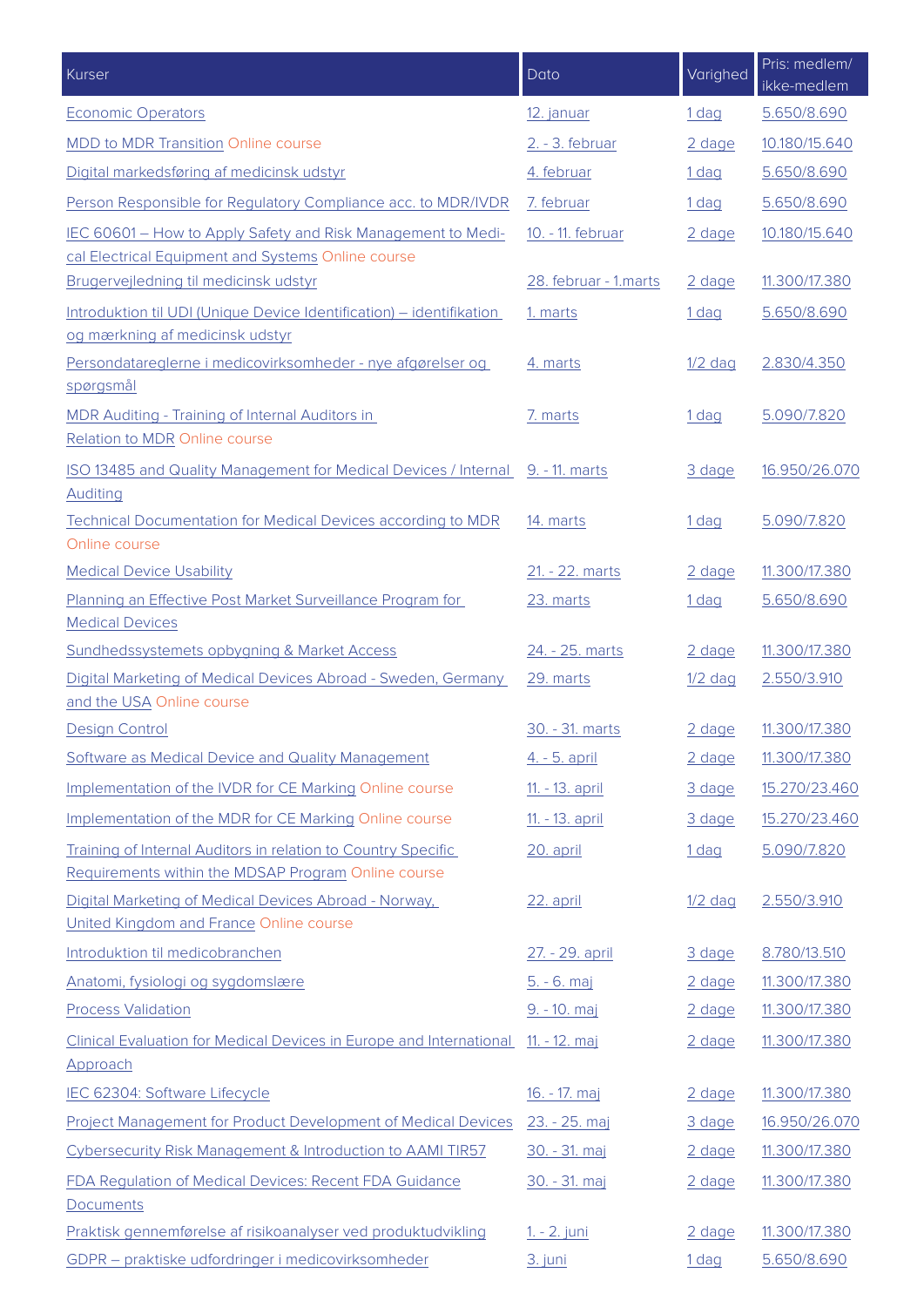| Kurser                                                                                                            | Dato                       | Varighed         | Pris: medlem/<br>ikke-medlem |
|-------------------------------------------------------------------------------------------------------------------|----------------------------|------------------|------------------------------|
| Corrective & Preventive Actions (CAPA)                                                                            | 3. juni                    | 1 dag            | 5.650/8.690                  |
| Industrial Sterlization of Medical Devices - An Introduction to the<br><b>Practical Approach of Sterilization</b> | 7. juni                    | 1 dag            | 5.650/8.690                  |
| <b>MDSAP Fundamentals and Readiness Training</b>                                                                  | 13. - 14. juni             | 2 dage           | 11.300/17.380                |
| IEC 60601 - How to Apply Safety and Risk Management to Medi-<br>cal Electrical Equipment and System               | 16. - 17. juni             | 2 dage           | 11.300/17.380                |
| <b>IVDD to IVDR Transition Online course</b>                                                                      | 16. - 17. juni             | 2 dage           | 10.180/15.640                |
| Introduktion til udbudsloven                                                                                      | 20. juni                   | 1 <sub>dag</sub> | 5.650/8.690                  |
| Regler om reklame, tilknytning og økonomiske fordele                                                              | 22. juni                   | 1 dag            | 5.650/8.690                  |
| <b>Quality Systems Regulations (QSR)</b>                                                                          | 1. - 2. september          | 2 dage           | 11.300/17.380                |
| Personlig beskyttelse for teknikere - afbrydelse af smitteveje                                                    | 2. september               | 1 dag            | 5.650/8.690                  |
| Introduktion til UDI (Unique Device Identification) - identifikation<br>og mærkning af medicinsk udstyr           | 5. september               | 1 dag            | 5.650/8.690                  |
| Digital markedsføring af medicinsk udstyr                                                                         | 6. september               | 1 dag            | 5.650/8.690                  |
| MDD to MDR Transition Online course                                                                               | 7. - 8. september          | 2 dage           | 10.180/15.640                |
| Beskyt din virksomheds ideer: Patenter, forretningshemmelig-<br>heder og forskningssamarbejder i medicobranchen   | 9. september               | 1 dag            | 5.650/8.690                  |
| Person Responsible for Regulatory Compliance acc. to MDR/IVDR                                                     | 9. september               | 1 <sub>dag</sub> | 5.650/8.690                  |
| Sustainability in Medtech Companies - Accelerating Your Impact                                                    | 15. - 16. september        | 2 dage           | 11.300/17.380                |
| <b>Cybersecurity Design Considerations for Medical Devices</b><br>Manufacturers                                   | <u>19. - 20. september</u> | 2 dage           | 11.300/17.380                |
| DNV Product Assurance (DNV GL Presafe) - How to Apply for MDR 23. september<br>Certification                      |                            | 1 dag            | 5.650/8.690                  |
| Incentive Programs - Learn How to Decide, Implement and<br>Maintain the Right Program in your Company             | 28. september              | 1 <sub>dag</sub> | 5.650/8.690                  |
| Introduction to Chemical Compliance for Medical Devices                                                           | 5. oktober                 | 1 <sub>dag</sub> | 5.650/8.690                  |
| <b>Design Control</b>                                                                                             | 10. - 11. oktober          | 2 dage           | 11.300/17.380                |
| Training of Internal Auditors in relation to Country Specific<br>Requirements within the MDSAP Program            | 12. oktober                | 1 dag            | 5.650/8.690                  |
| Implementation of the IVDR for CE Marking Online course                                                           | 12. - 14. oktober          | 3 dage           | 15.270/23.460                |
| Implementation of the MDR for CE Marking Online course                                                            | 12. - 14. oktober          | 3 dage           | 15.270/23.460                |
| <b>Medical Device Usability</b>                                                                                   | 24. - 25. oktober          | 2 dage           | 11.300/17.380                |
| Introduktion til medicobranchen                                                                                   | 26. - 28. oktober          | 3 dage           | 8.780/13.510                 |
| MDR Auditing - Training of Internal Auditors in Relation to MDR                                                   | 31. oktober                | 1 <sub>dag</sub> | 5.650/8.690                  |
| <b>Process Validation</b>                                                                                         | 1. - 2. november           | 2 dage           | 11.300/17.380                |
| <b>Project Management for Product Development of Medical Devices</b>                                              | 7. - 9. november           | 3 dage           | 16.950/26.070                |
| Clinical Evaluation for Medical Devices in Europe and International<br>Approach                                   | 10. - 11. november         | 2 dage           | 11.300/17.380                |
| ISO 13485 and Quality Management for Medical Devices / Internal 14. - 16. november<br>Auditing                    |                            | 3 dage           | 16.950/26.070                |
| IEC 62304: Software Lifecycle                                                                                     | 17. - 18. november         | 2 dage           | 11.300/17.380                |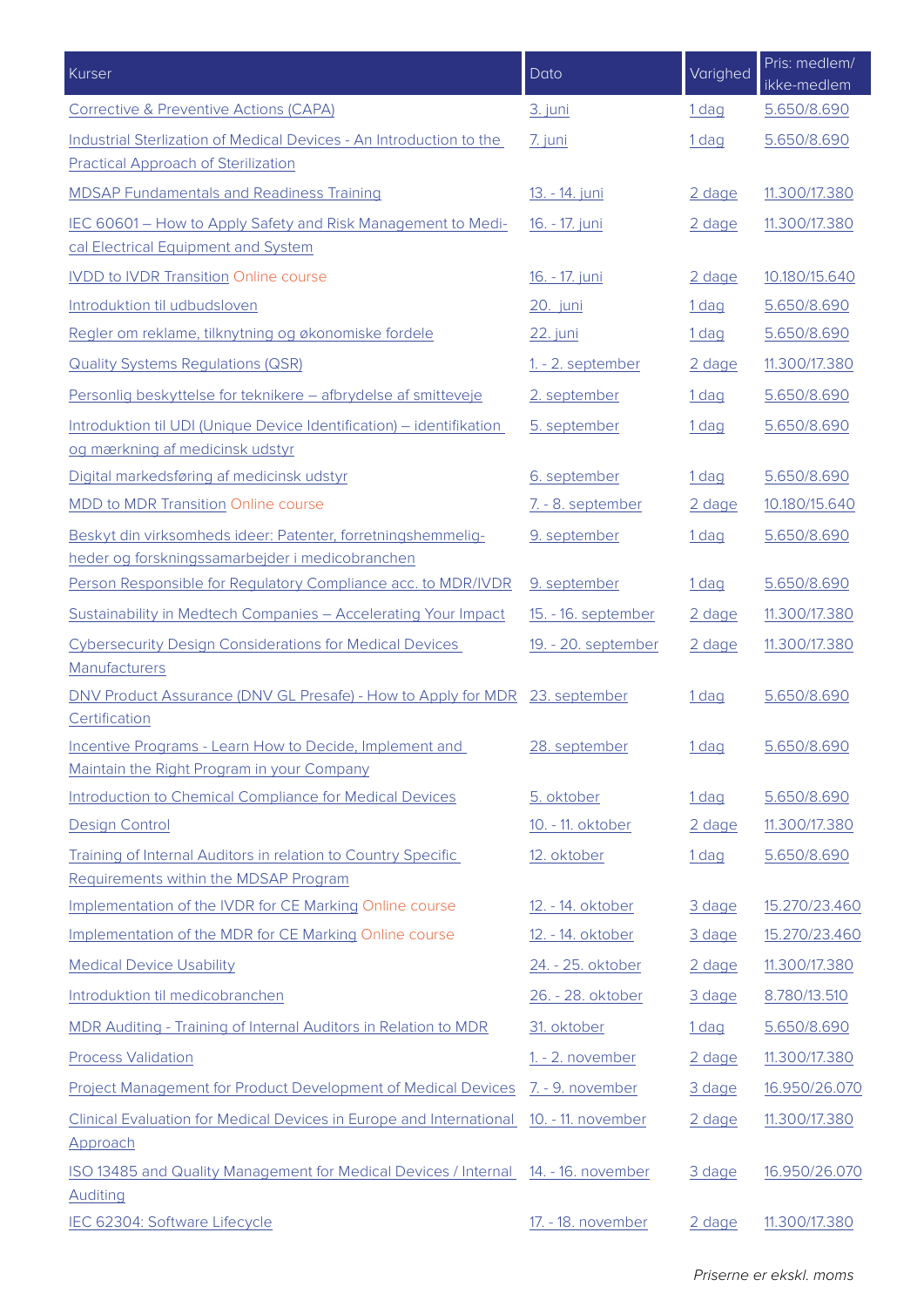| Kurser                                                           | Dato               | Varighed         | Pris: medlem/<br>ikke-medlem |
|------------------------------------------------------------------|--------------------|------------------|------------------------------|
| New Update on China NMPA Regulation and Registration for         | 21. - 22. november | 2 dage           | 11.300/17.380                |
| <b>Medical Devices with Case Studies</b>                         |                    |                  |                              |
| <b>MDSAP Fundamentals and Readiness Training</b>                 | 1. - 2. december   | 2 dage           | 11.300/17.380                |
| <b>ANSI/UL 2900 Cybersecurity Testing for Medical Devices</b>    | 6. - 7. december   | 2 dage           | 10.180/15.640                |
| Manufacturers Online course                                      |                    |                  |                              |
| Technical Documentation for Medical Devices according to MDR     | 7. december        | 1 dag            | 5.090/7.820                  |
| Online course                                                    |                    |                  |                              |
| IEC 60601-Series - How to Apply Safety and Risk Management       | 8. - 9. december   | 2 dage           | 11.300/17.380                |
| to Medical Electrical Equipment and System                       |                    |                  |                              |
| <b>IVDD to IVDR Transition Online course</b>                     | 8. - 9. december   | 2 dage           | 10.180/15.640                |
| Regler om reklame, tilknytning og økonomiske fordele             | 12. december       | 1 dag            | 5.650/8.690                  |
| Corrective & Preventive Actions (CAPA)                           | 13. december       | 1 dag            | 5.650/8.690                  |
| Introduktion til udbudsloven                                     | 13. december       | 1 <sub>dag</sub> | 5.650/8.690                  |
| Statistik for procesvalidering                                   | 15. - 16. december | 2 dage           | 11.300/17.380                |
| Reimbursement as a Driver for Commercial and Clinical Strategies | 19. december       | 1 dag            | 5.650/8.690                  |

| Uddannelser                        | Dato                                         | Varighed Pris: medlem/<br>  Varighed   ikke-medlem |
|------------------------------------|----------------------------------------------|----------------------------------------------------|
| Medtech Market Access Officer 2023 | 28. aug. - 1. dec 2023 11 dage 37.640/57.900 |                                                    |
| MedTech RA Officer 2022            | 5. maj - 24. juni 2022 8 dage 32.930/50.660  |                                                    |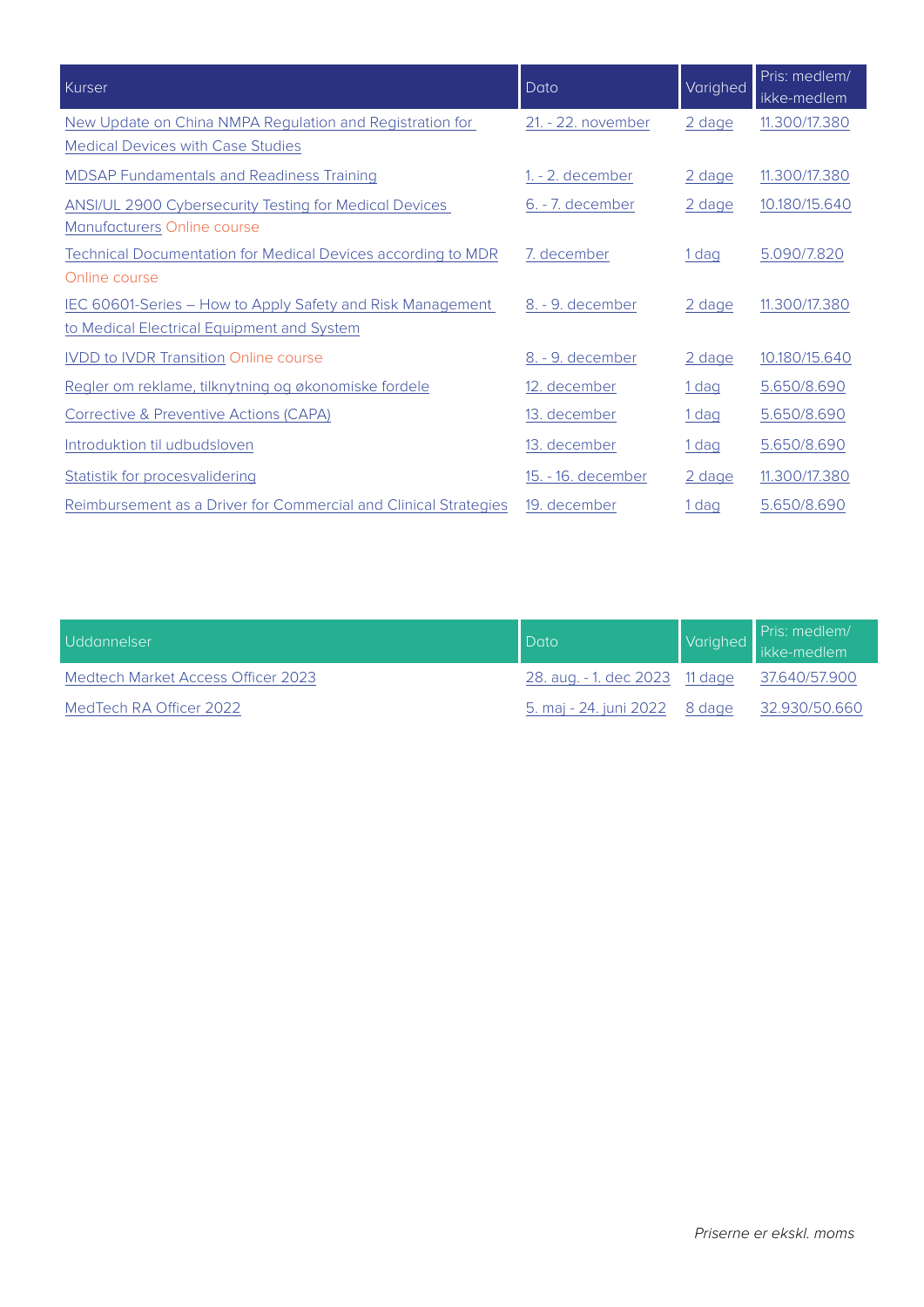# **Hold dig opdateret om nye kurser og uddannelser**

Tilmeld dig Nyhedsbrev/arrangementer på www.medicoindustrien.dk og få nye kurser og uddannelser direkte i din indbakke.